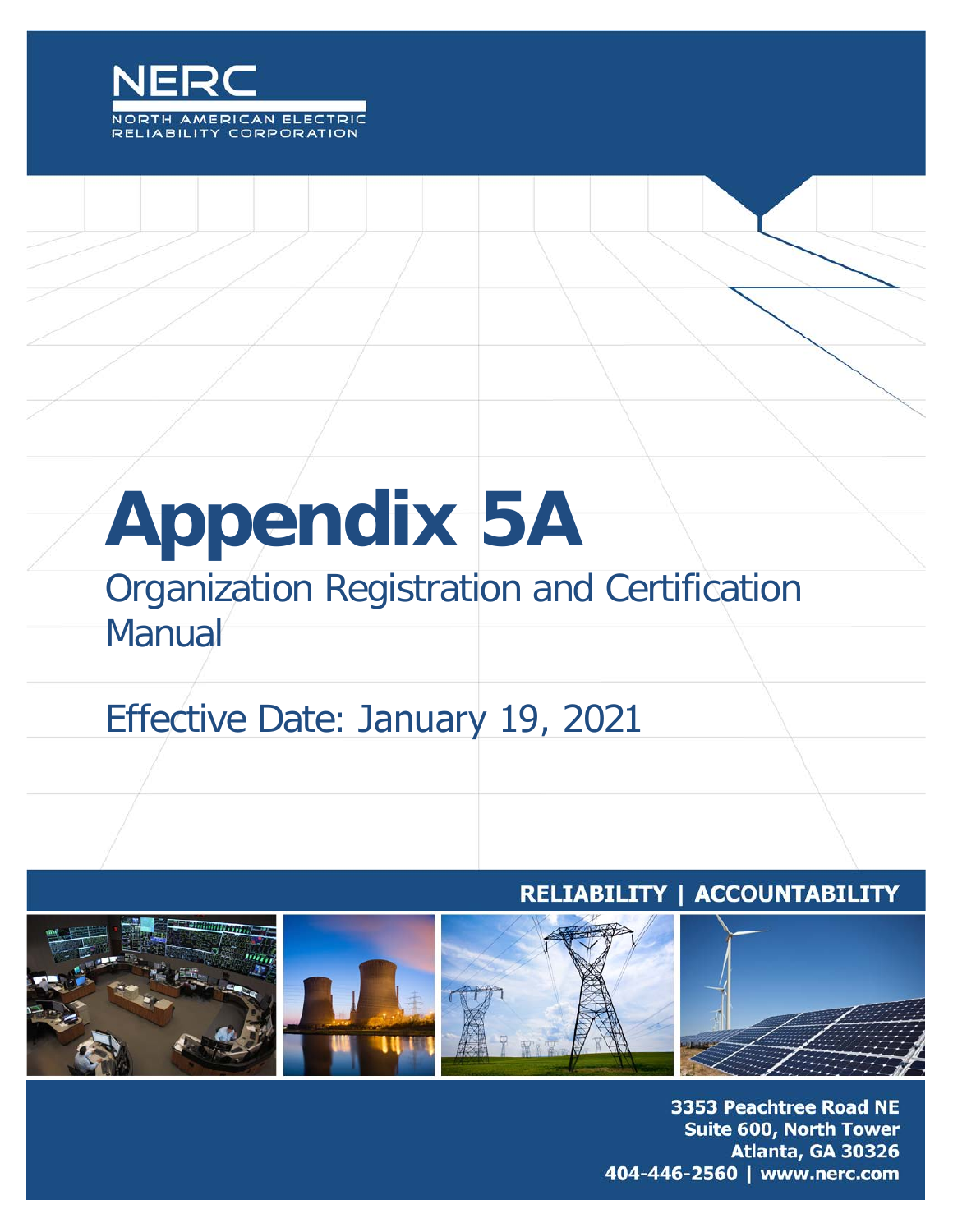## **Table of Contents**

| Section II - Introduction to Organization Registration and Organization Certification Processes4 |  |
|--------------------------------------------------------------------------------------------------|--|
|                                                                                                  |  |
|                                                                                                  |  |
|                                                                                                  |  |
|                                                                                                  |  |
|                                                                                                  |  |
| Α.                                                                                               |  |
| <b>B.</b>                                                                                        |  |
| C.                                                                                               |  |
| D.                                                                                               |  |
|                                                                                                  |  |
|                                                                                                  |  |
|                                                                                                  |  |
|                                                                                                  |  |
|                                                                                                  |  |
|                                                                                                  |  |
|                                                                                                  |  |
|                                                                                                  |  |
|                                                                                                  |  |
|                                                                                                  |  |
|                                                                                                  |  |
|                                                                                                  |  |
|                                                                                                  |  |
|                                                                                                  |  |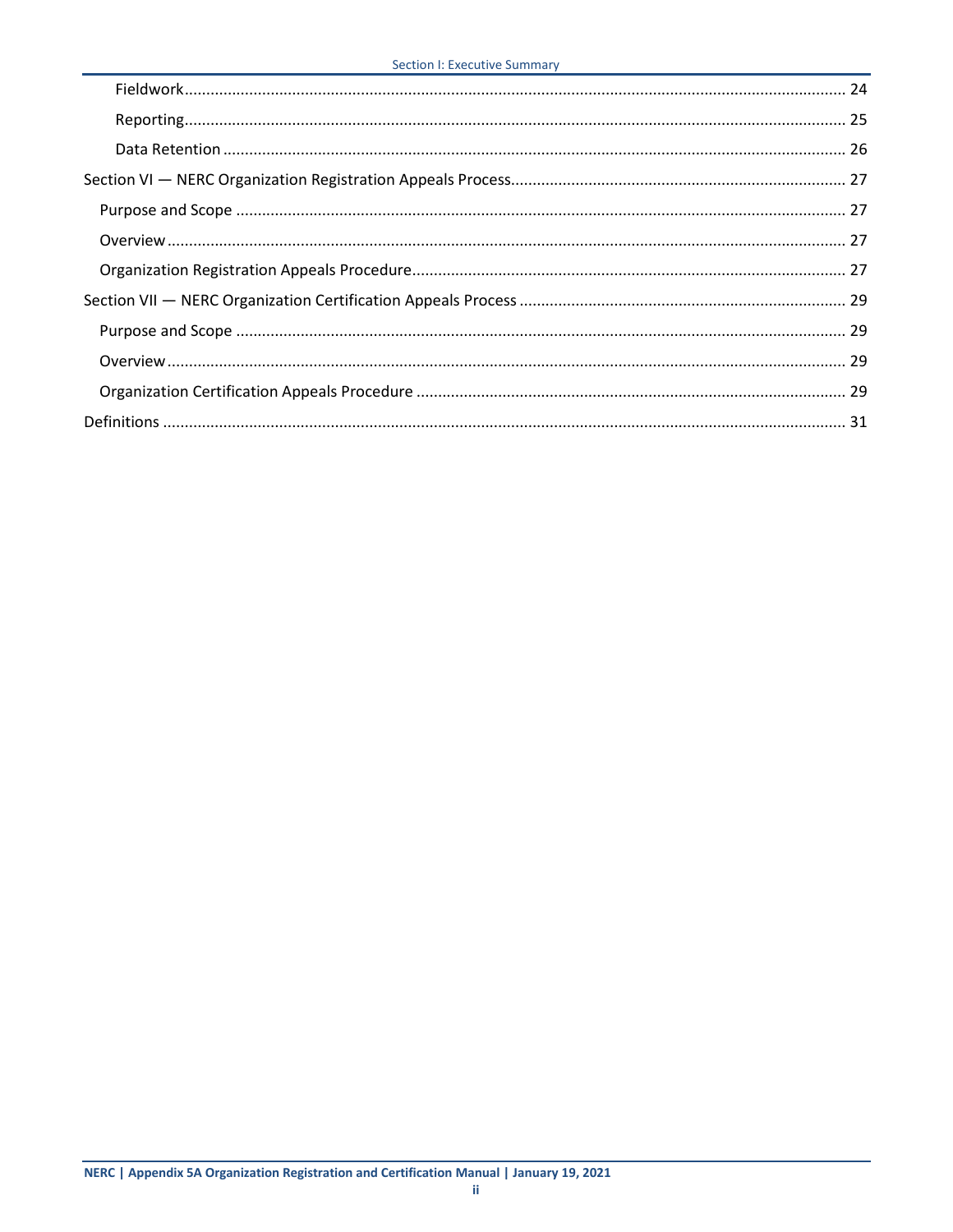#### <span id="page-3-1"></span><span id="page-3-0"></span>**Overview**

The purpose of this document is twofold: (1) to define the process utilized in the North American Electric Reliability Corporation (NERC) Organization Registration Program for identifying which functional entities must register as owners, operators, and users of the Bulk Power System (BPS) for compliance with Reliability Standards; and (2) to define the process utilized in the Organization Certification Program for certifying the following entities: Reliability Coordinator (RC), Balancing Authority (BA), and Transmission Operator (TOP).

## <span id="page-3-2"></span>**To Whom Does This Document Apply?**

All industry participants responsible for or intending to be responsible for, the following functions must register with NERC through the Organization Registration process. The entities are defined in the NERC *Statement of Compliance Registry Criteria*, set forth in **Appendix 5B** to the NERC Rules of Procedure (ROP), with responsibilities designated by the individual Reliability Standards or by a sub-set list of the otherwise applicable Reliability Standards determined in accordance with this **Appendix 5A**, Section III(D) to the NERC ROP.

|                                                    | <b>Entities that</b><br><b>Must Register</b> | <b>Entities that</b><br>Need to be<br><b>Certified</b> |
|----------------------------------------------------|----------------------------------------------|--------------------------------------------------------|
| <b>Reliability Coordinator (RC)</b>                | v                                            |                                                        |
| <b>Transmission Operator (TOP)</b>                 | v                                            | ν                                                      |
| <b>Balancing Authority (BA)</b>                    | v                                            | ν                                                      |
| Planning Authority/Planning Coordinator<br>(PA/PC) | V                                            |                                                        |
| Transmission Planner (TP)                          | $\sqrt{ }$                                   |                                                        |
| <b>Transmission Service Provider (TSP)</b>         | ν                                            |                                                        |
| Transmission Owner (TO)                            | J                                            |                                                        |
| Resource Planner (RP)                              | J                                            |                                                        |
| Distribution Provider (DP)                         | ν                                            |                                                        |
| Generator Owner (GO)                               | ν                                            |                                                        |
| Generator Operator (GOP)                           |                                              |                                                        |
| Reserve Sharing Group (RSG)                        | v                                            |                                                        |
| Frequency Response Sharing Group (FRSG)            | V                                            |                                                        |
| <b>Regulation Reserve Sharing Group</b>            | ν                                            |                                                        |

## <span id="page-3-3"></span>**When did These Processes Begin?**

The initial Registration process began in January of 2006. Registration of new entities is an ongoing process. If a Registered Entity's information changes, these changes must be submitted to the applicable Regional Entity(ies).

Certification is ongoing for entities in accordance with Sections IV and V of this manual.

## <span id="page-3-4"></span>**Where to Access and Submit Form(s)?**

Certification forms are provided on each Regional Entity's website. Completed forms are to be sent electronically to the Compliance and Certification Manager of the applicable Regional Entity(ies). Registration information is submitted electronically via an online application that is hosted on the NERC website. If an entity operates in more than one Region, separate Registration applications must be completed and submitted to each of the Regional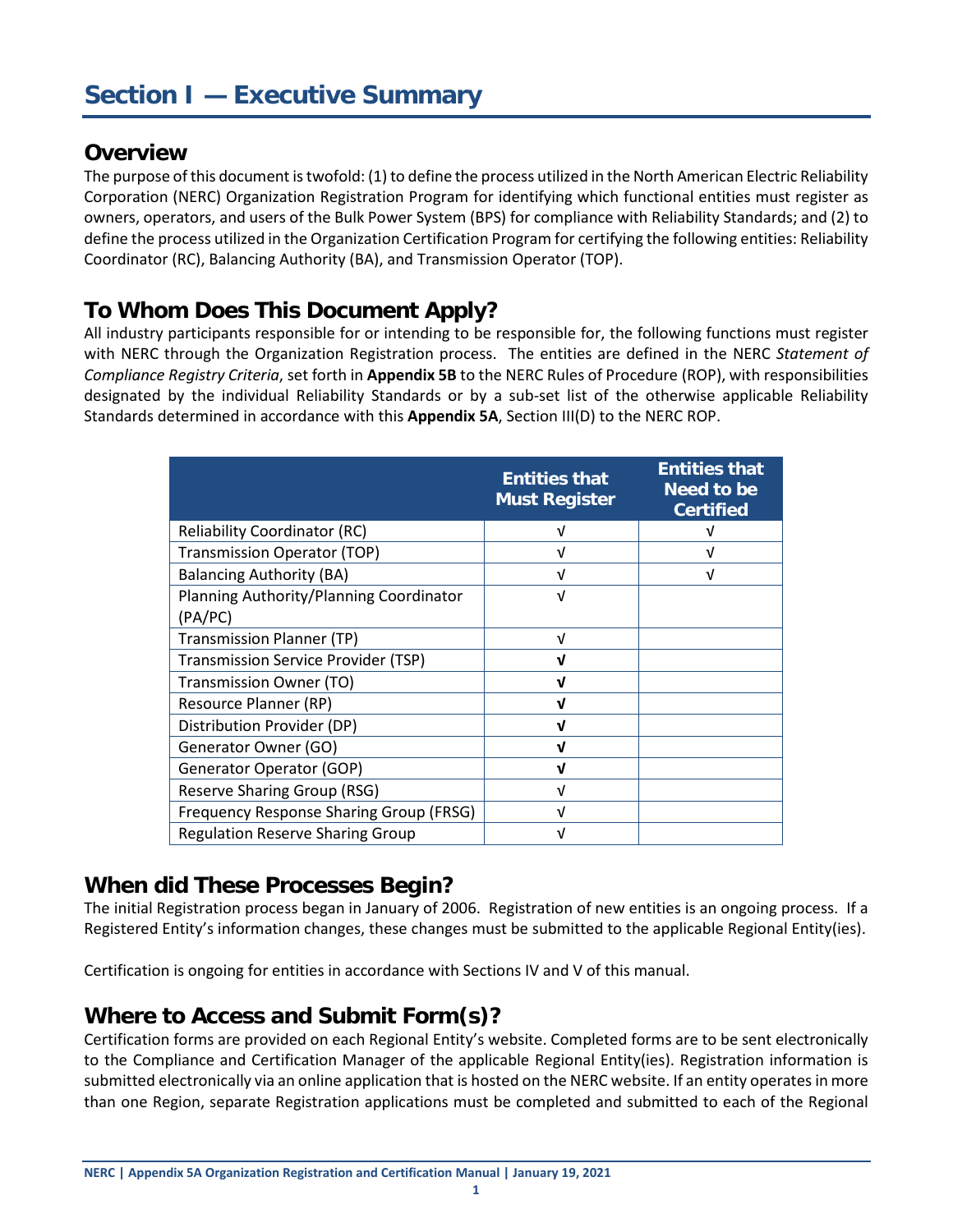Entities. NERC will coordinate process execution when an entity is registering or certifying with multiple Regional Entities.

## <span id="page-4-0"></span>**Roles and Responsibilities**

The following is a high-level overview of the roles and responsibilities in the Registration and Certification processes:

#### <span id="page-4-1"></span>**NERC**

- 1. Oversight of entity processes performed by the Regional Entities, including:
	- a. Governance per the Regional Entity's delegation agreement with NERC.
	- b. Coordination of process execution when an entity is registering and/or certifying with multiple Regional Entities.
- 2. Manage each entity's NERC Compliance Registry identification number (NERC ID) including:
	- a. Sending a Registration or Certification letter that contains the NERC ID to the applicable Regional Entity(ies) for review and approval. If the Regional Entity(ies) agrees with all the information provided, it will notify NERC to issue the NERC ID to the Registered Entity and will send a copy of the notification being provided to the Regional Entity(ies).
	- b. Ensuring each Registered Entity has only one NERC ID for all Regional Entities in which registered.
- 3. Make modeling changes based on Registration information.
- 4. Maintain accurate Registration and Certification records including granting Certification certificates for the Registered Entity(ies) responsible for compliance (including Joint Registration Organization (JRO)/Coordinated Functional Registration (CFR)).
- 5. Maintain published up-to-date list of Registered Entities (i.e. the NERC Compliance Registry (NCR)) on the NERC website. NERC maintains the NCR, which identifies each Registered Entity and the applicable functional categories for which it is registered.
- 6. Lead panel reviews in accordance with **Appendix 5A,** *Organization Registration and Organization Certification Manual*, Section III(D).

#### <span id="page-4-2"></span>**Regional Entity**

- 1. Performs data collection and mapping of BPS Facilities and those Facilities that have a material impact on the BPS within its Regional Entity defined reliability Region boundaries.
- 2. Approves or disapproves entity Registration applications.
- 3. Reviews entity Certification applications for completeness.
- 4. Notifies NERC of entities registered with the Regional Entity.
- 5. Approves or denies Certification Team (CT) recommendations and notifies the entity and NERC of the decision.
- 6. Provides leadership to the CT throughout the Certification process.

#### <span id="page-4-3"></span>**Entity Submitting the Application**

1. Completes and submits Registration and/or Certification application.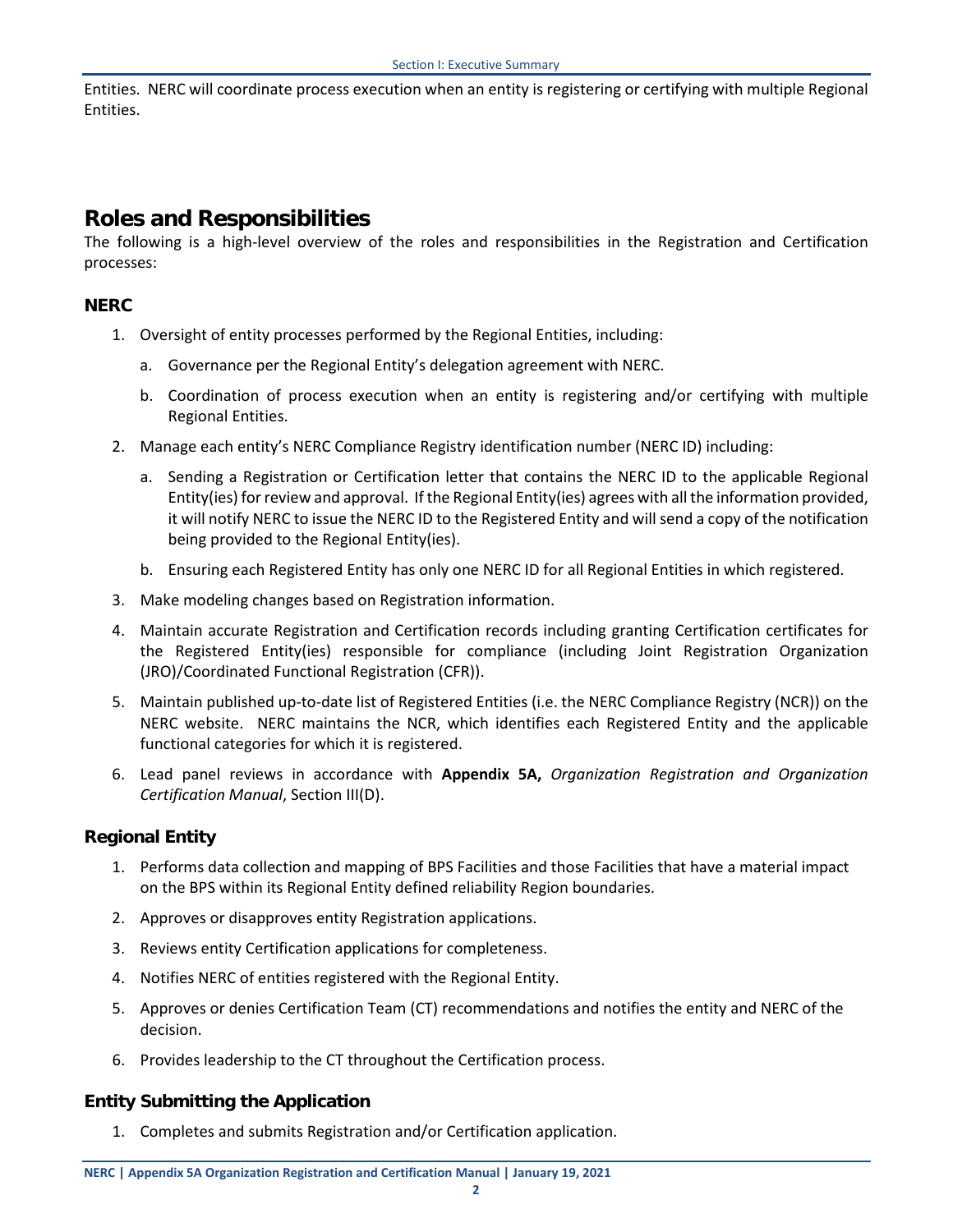- 2. Submits updates to Registration and/or Certification information as necessary and/or requested.
- 3. Responds to Regional Entity and/or NERC questions pertaining to Registration and/or Certification.
- 4. Provides documentation or other evidence requested or required to verify compliance with Certification requirements.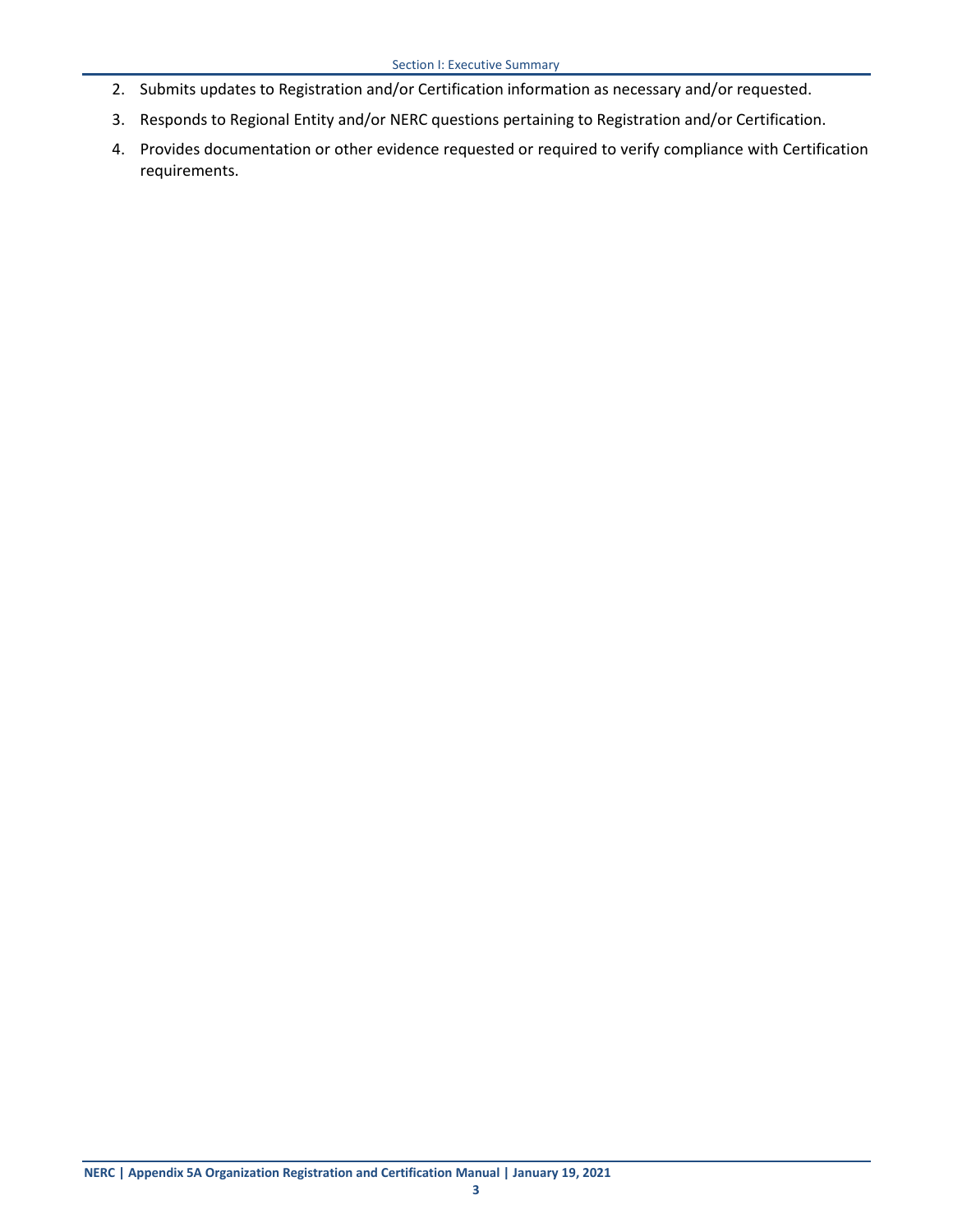## <span id="page-6-0"></span>**Section II — Introduction to Organization Registration and Organization Certification Processes**

The processes utilized to implement the Organization Registration and Organization Certification Programs are administered by each Regional Entity. Pursuant to its delegation agreement with NERC, each Regional Entity is responsible for registering and certifying industry participants within its Regional Entity reliability Region boundaries. Each Regional Entity must use the following NERC processes.

## <span id="page-6-1"></span>**Organization Registration — Entities Required to Register**

All industry participants responsible for one or more of the functions below must register for each function through the Organization Registration Program. These entities are defined in the NERC *Statement of Compliance Registry Criteria*.

- RC
- TOP
- BA
- PA/PC
- TP
- TSP
- TO
- RP
- DP
- GO
- GOP
- RSG
- FRSG
- Regulation Reserve Sharing Group

The Registration procedure is in Section III of this manual.

## <span id="page-6-2"></span>**Organization Certification**

Prospective and existing Registered Entities intending to perform or performing the RC, TOP, and/or BA functions shall achieve and/or maintain certification to operate one or more RC, TOP, and/or BA Areas. Every RC, TOP, and BA Area shall have a certified RC, TOP, and BA responsible for performing the duties and tasks identified in and required by the Reliability Standards.

Certification is required prior to the start of, and during the operation of a RC, TOP, or BA Area, subject to exception in NERC's sole discretion (conditional Certification). In such exceptions, the Registered Entity must satisfy conditions imposed according to an implementation plan agreed to by NERC to continue or discontinue operating its Area(s).

The activities of the program are designed to identify issues that, if not closed, could lead to unacceptable performance of the duties and responsibilities applicable to the certified function. The absence of a certified RC,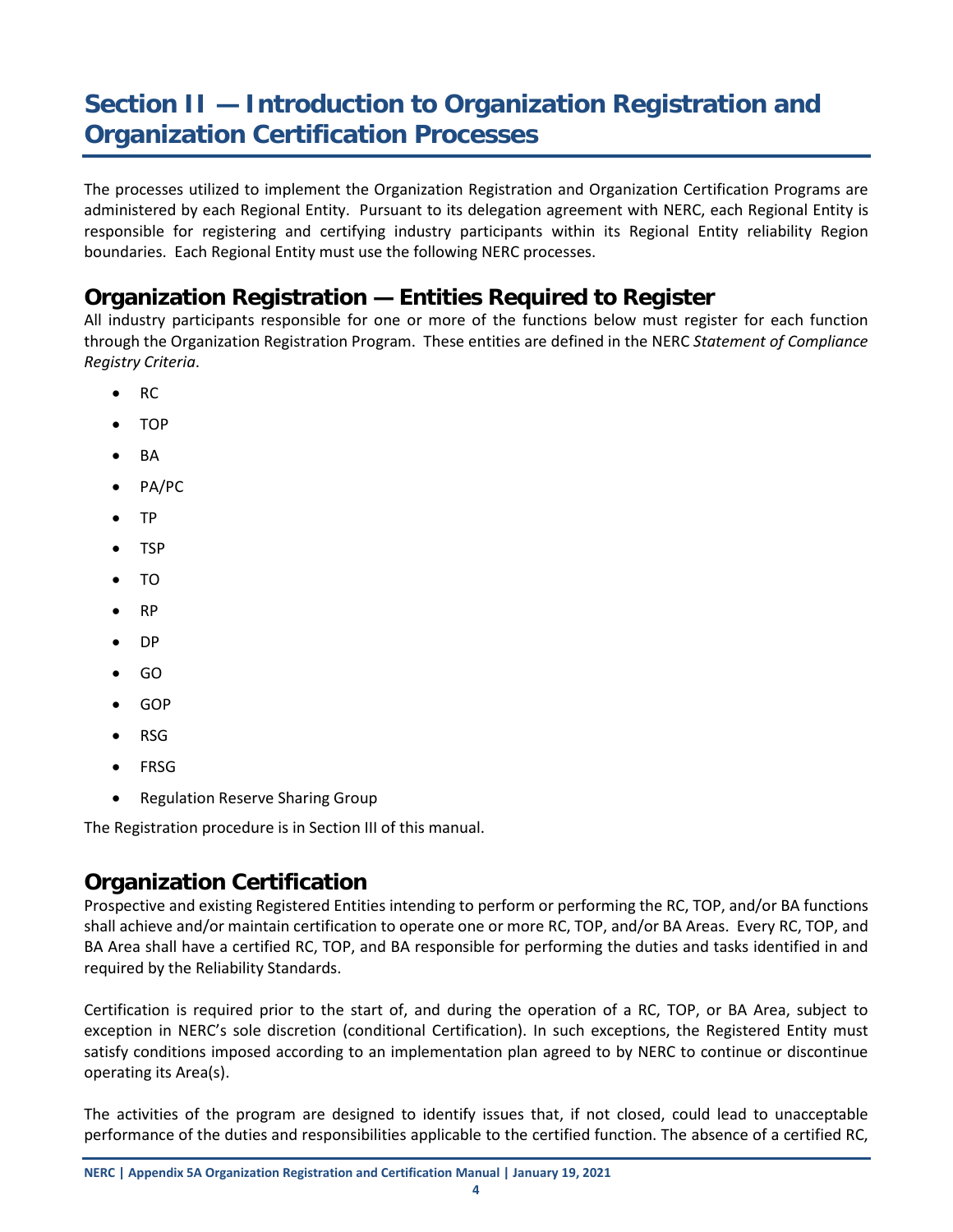TOP, and/or BA for any Area jeopardizes the functional relationships within and between Areas specified by the Reliability Standards, and may lead to the inability of Registered Entities to maintain compliance with standards requiring performance with respect to those relationships.

The Certification/Review Team (CRT) works to establish one of the two findings below, utilizing Open Issues and Areas of Concern derived from an in-depth review and well-documented assessment of an entity's capability to perform the tasks of the certifiable function. Open Issues are items that must be closed before (continued) Certification is recommended.

- Certification/Review Team (CRT) recommends (initial or continued) certification contingent upon resolution of specified Open Issues (if any)
- Certification/Review Team (CRT) cannot recommend (initial or continued) certification. (Usually where the applicant contests Open Issues. The applicant has remedy in the appeal process of Section VII.)

This Certification process is described in Section IV of this manual. Certification reviews are conducted according to Section V. The Registered Entity is required to start operation of its Area within 12 months of being NERC certified.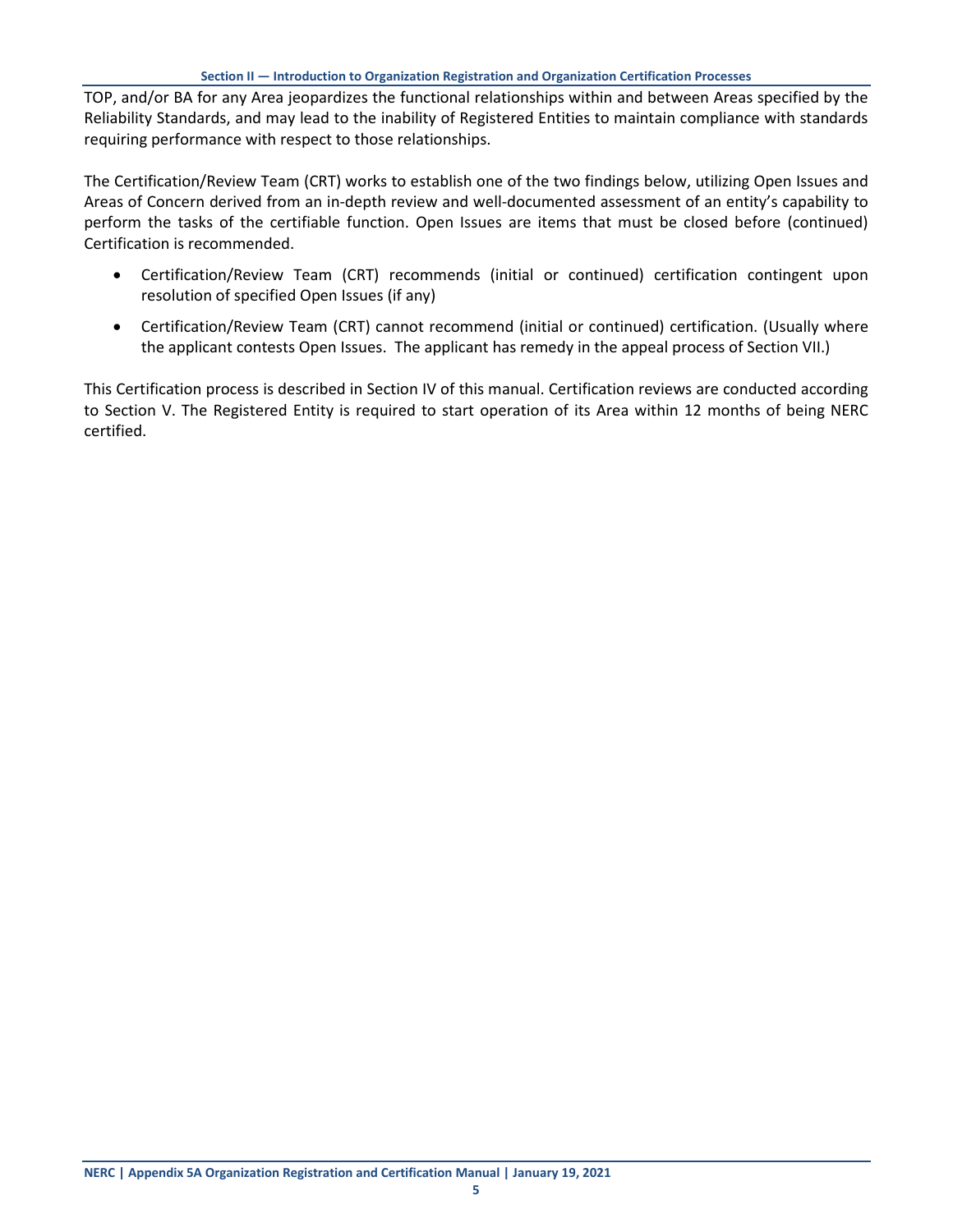#### <span id="page-8-1"></span><span id="page-8-0"></span>**Purpose and Scope**

The purpose and scope of this process is to provide guidance on how a user, owner, and/or operator of the BPS should be registered in the NCR.

#### <span id="page-8-2"></span>**Overview**

Section 39.2 of the Commission's regulations, 18 C.F.R. § 39.2, requires each owner, operator, and user of the BPS to be registered with NERC and to comply with approved Reliability Standards.

Owners, operators, and users of the BPS will be registered by function(s) and are:

- 1. Responsible for compliance with all applicable Requirements/sub-Requirements within Reliability Standards approved by Applicable Governmental Authorities, for the applicable functions for which the Registered Entity is registered, except to the extent that an entity is granted a sub-set list of applicable Reliability Standards, which specifies the Reliability Standards and may specify Requirements/sub-Requirements by NERC, in which case the entity will be responsible for compliance with only such sub-set list; and
- 2. Subject to the compliance monitoring and enforcement requirements of Section 400 of the ROP.

If an entity does not agree with a Registration determination, it may request a NERC-led Registration Review Panel evaluation in accordance with Section III(D) of Appendix 5A. Entities should seek a determination from the NERCled Registration Review Panel prior to making an appeal to the BOTCC in accordance with NERC ROP Section 500 and Section VI of Appendix 5A.

For Registration determinations dependent on application of the BES Definition, NERC has established a procedure to determine Inclusion and Exclusion Exceptions to the BES Definition (Appendix 5C). Appendix 5A relates to Registered Entity status whereas Appendix 5C relates to an Element's BES status. In cases where a BES Exception determination pursuant to Appendix 5C directly impacts an entity's functional registration requirements, the entity must initiate the BES Exceptions process prior to requesting a Registration change in status, and should be aware that the determination in that proceeding may be necessary prior to reaching a final decision by the NERCled Registration Review Panel. This situation is dependent on facts and circumstances.

#### <span id="page-8-3"></span>**A. Organization Registration Application Process**

- 1. This procedure applies to the following applicable entities: 1) those entities to be registered for the first time and 2) currently registered or previously registered entities for which registration changes are sought. Deactivation, Reactivation, and registration for a sub-set list of Reliability Standards are subject to the procedures in this subsection III(A). Additional procedures applicable to Deactivation and Reactivation are contained in subsections III(B) and III(C), respectively. Applicable entities shall begin the Registration process by submitting a completed [Registration application](http://www.nerc.com/%7Eorg/certifcation_registration_sample_forms.html) to the Regional Entity(ies) of the reliability Region(s) where the entity performs or intends to perform its function(s).
	- a. At any time, an entity may recommend in writing, with supporting documentation, to the Regional Entity(ies) that an entity be added to or removed from the Compliance Registry.
	- b. If an entity does not have a NERC ID, NERC shall assign one.
	- c. An entity responsible for more than one function will use a single NERC ID.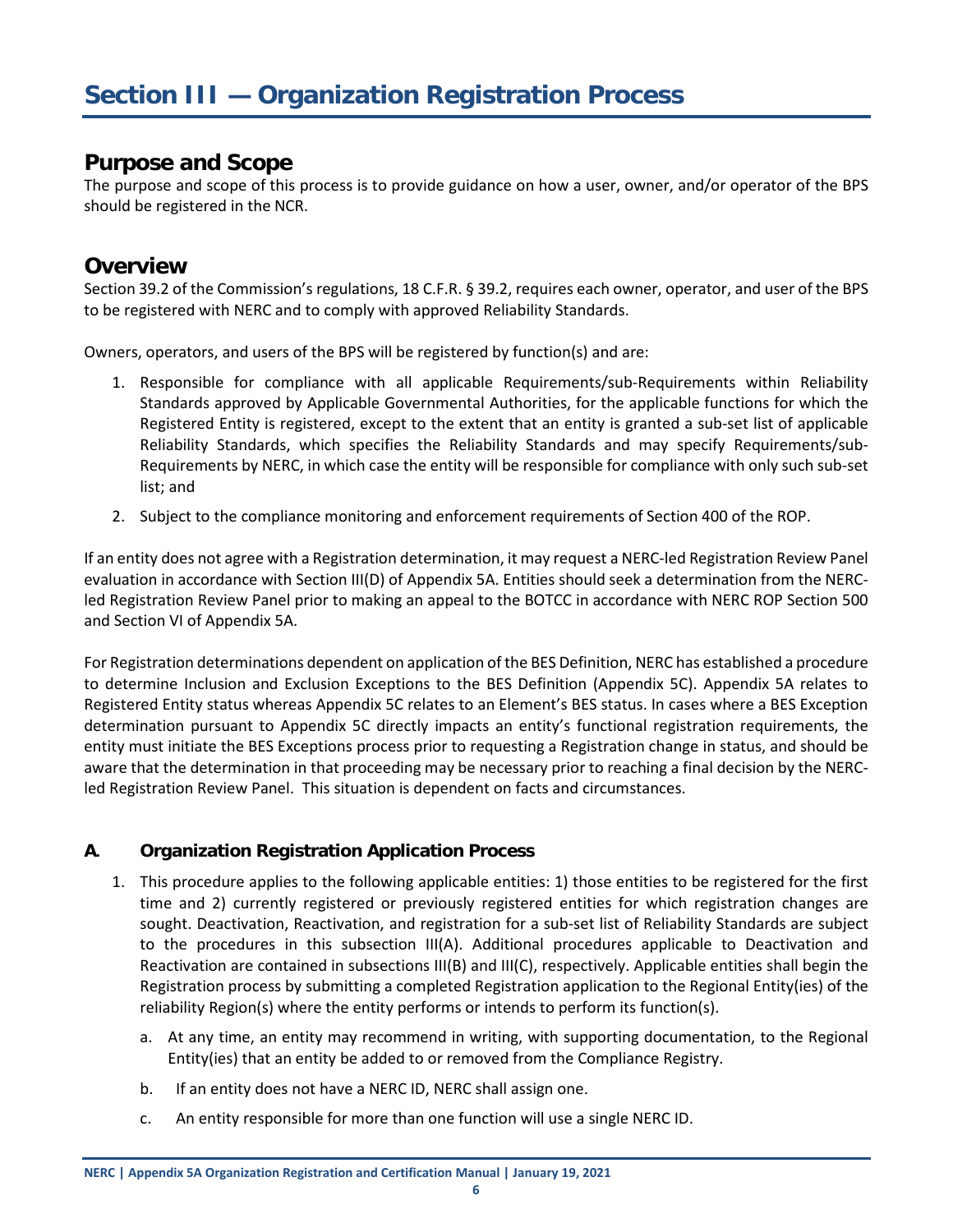- d. The Registration process for an entity may also be initiated by a Regional Entity, NERC, or Applicable Governmental Authority.
- e. At any time, an entity whose registration is at issue may request expedited treatment and waiver of applicable timelines. NERC, in its sole discretion, shall determine if such a request will be granted and alternative timelines. NERC's decision is not a final decision that is subject to appeal.
- f. The following issues require determination by a NERC-led Registration Review Panel:
	- i. If, based on the entity's materiality to BES reliability, the Regional Entity proposes to register an entity that does not meet the criteria set forth in Appendix 5B, Statement of Compliance Registry Criteria, the Regional Entity will submit a request for a determination by a NERC-led Registration Review Panel in accordance with Appendix 5A, Section III(D).
	- ii. If, based on the entity's lack of materiality to BES reliability, an entity that meets the criteria set forth in Appendix 5B, Statement of Compliance Registry Criteria, believes that it should not be registered, the entity may submit a request for a determination by a NERC-led Registration Review Panel in accordance with Appendix 5A, Section III(D).
	- iii. If an entity disputes a Regional Entity determination that the entity meets the criteria set forth in Appendix 5B, Statement of Compliance Registry Criteria, the entity may submit a request for determination by a NERC-led Registration Review Panel in accordance with Appendix 5A, Section  $III(D)$ .
	- iv. An entity seeking to be registered for a sub-set list of Reliability Standards may submit a request for a determination by a NERC-led Registration Review Panel in accordance with Appendix 5A, Section  $III(D).<sup>1</sup>$  $III(D).<sup>1</sup>$  $III(D).<sup>1</sup>$
- 2. NERC shall coordinate Registration of entities that are required to register with multiple Regional Entities in order to ensure consistency of the Registration process.
- 3. For entities applying for the RC, TOP, and BA functions, Certification and Registration processes should be initiated concurrently using the applicable processes set forth in this manual. The entity should initiate the Certification process per Section IV of this manual.
- 4. Regional Entities shall evaluate the submitted information and determine if the information is complete/correct. If the information is not complete/correct, the entity will be notified to complete/correct or clarify the Registration information.
- 5. A single entity must register for all function type(s) that it performs itself. Provided that, an entity may execute an agreement to register as a Lead Entity of a JRO on behalf of one or more of its parties to the JRO agreement for one or more function type(s) for which the parties would have otherwise been required to register. The Lead Entity thereby, accepts on the parties' behalf compliance responsibility for all Requirements/sub-Requirements of Reliability Standards applicable to that function or those functions including reporting requirements.(ROP Section 507)
- 6. Multiple entities may each register for a function and delineate compliance responsibility for that function using a CFR for one or more Reliability Standard(s) and/or for one or more Requirements/sub-Requirements within particular Reliability Standard(s) applicable to a specific function type.(ROP Section 508)

<span id="page-9-0"></span><sup>1</sup> If NERC has established clearly defined criteria for eligibility for a sub-set list of applicable Reliability Standards and has identified the sub-set list that may apply to similarly situated entities, such criteria shall govern the applicability of such sub-set list and such a matter shall not proceed to the NERC-led review panel, unless there is a dispute by the entity whose sub-set list treatment is at issue.

**NERC | Appendix 5A Organization Registration and Certification Manual | January 19, 2021**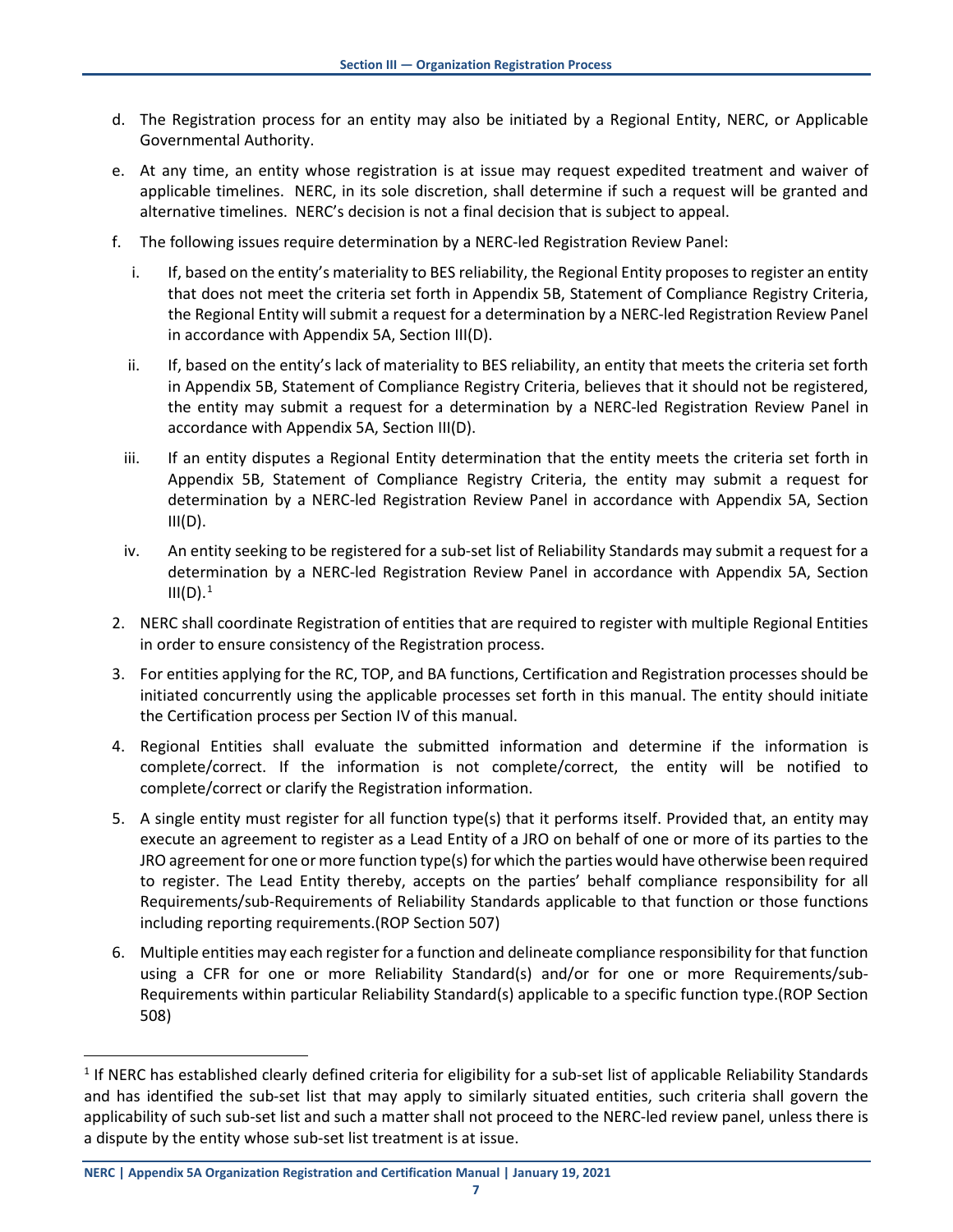- 7. In completing the Regional Entity responsibilities for the Registration process, the following are key items the Regional Entity must verify:
	- a. That function registrations are consistent with the requirements contained in ROP Section 501(1.4).
	- b. The Registration submission includes all data requested by NERC that is necessary for accurately identifying and contacting the Registered Entity.
- 8. The Regional Entity shall forward all Registration information to NERC for inclusion of an entity on the NCR:
	- a. Within five business Days of a Registration determination by NERC or the NERC-led Registration Review Panel, as applicable, NERC will forward the proposed additions or changes to the NCR to the Regional Entity for review and comment.
	- b. The Regional Entity has five business Days to respond to the proposed changes.
	- c. If NERC does not receive any comments, the NCR will be revised. If NERC does receive comments, NERC will work with the Regional Entity to the extent changes are needed to the NCR and will revise the NCR accordingly.
- 9. NERC updates the NCR and notifies the applicable Registered Entity(ies) within five business Days of the update.
- 10. The Registered Entity may appeal the final registration determination by NERC in accordance with the ROP Section 500 and Section VI of **Appendix 5A**.
- 11. The NCR shall be dynamic and will be revised as necessary to take account of changing circumstances. Per the Regional Entity's delegation agreement, the Regional Entity will take any recommendation received under Section 1.a, and other applicable information, under advisement as it determines whether an entity should be on the NCR.
	- a. Each Registered Entity identified in the NCR shall notify its corresponding Regional Entity and/or NERC of any corrections, revisions, deletions, changes in ownership, changes in corporate structure, or similar matters that affect the Registered Entity's responsibilities with respect to the Reliability Standards.<sup>[2](#page-10-0)</sup> Failure to notify will not relieve the Registered Entity from any responsibility to comply with the Reliability Standards or shield it from any Penalties or sanctions associated with failing to comply with the Reliability Standards. (ROP Section 400).
	- b. Each Regional Entity has an independent obligation, even in the absence of a notification by an entity, to review and submit updates to the NCR to NERC, consistent with the procedures in this Section III, with appropriate notification to the affected entities, to the extent the Regional Entity is aware of, or possesses information that the NCR should be updated. These updates include, but are not limited to: 1) conditions on which the sub-set list are no longer applicable; 2) where a new and emerging risk to reliability is identified that changes the basis: a) upon which the entity was deactivated or deregistered; or b) upon which a sub-set list of requirements was made applicable; or 3) deactivation of entities that no longer meet the applicable registration thresholds. This does not excuse the Registered Entity from its obligation to provide such required notifications.
- 12. NERC may extend the timelines for processing Registration matters for good cause shown. Requests should be sent to the Registration email address, found on the Registration and Certification page of the NERC website. NERC shall notify the Registered Entity and the Regional Entity of such time extensions.

<span id="page-10-0"></span> $<sup>2</sup>$  This includes changes in ownership of BES Facilities, changes in the applicability of the BES Definition to a Facility,</sup> and newly installed BES Facilities.

**NERC | Appendix 5A Organization Registration and Certification Manual | January 19, 2021**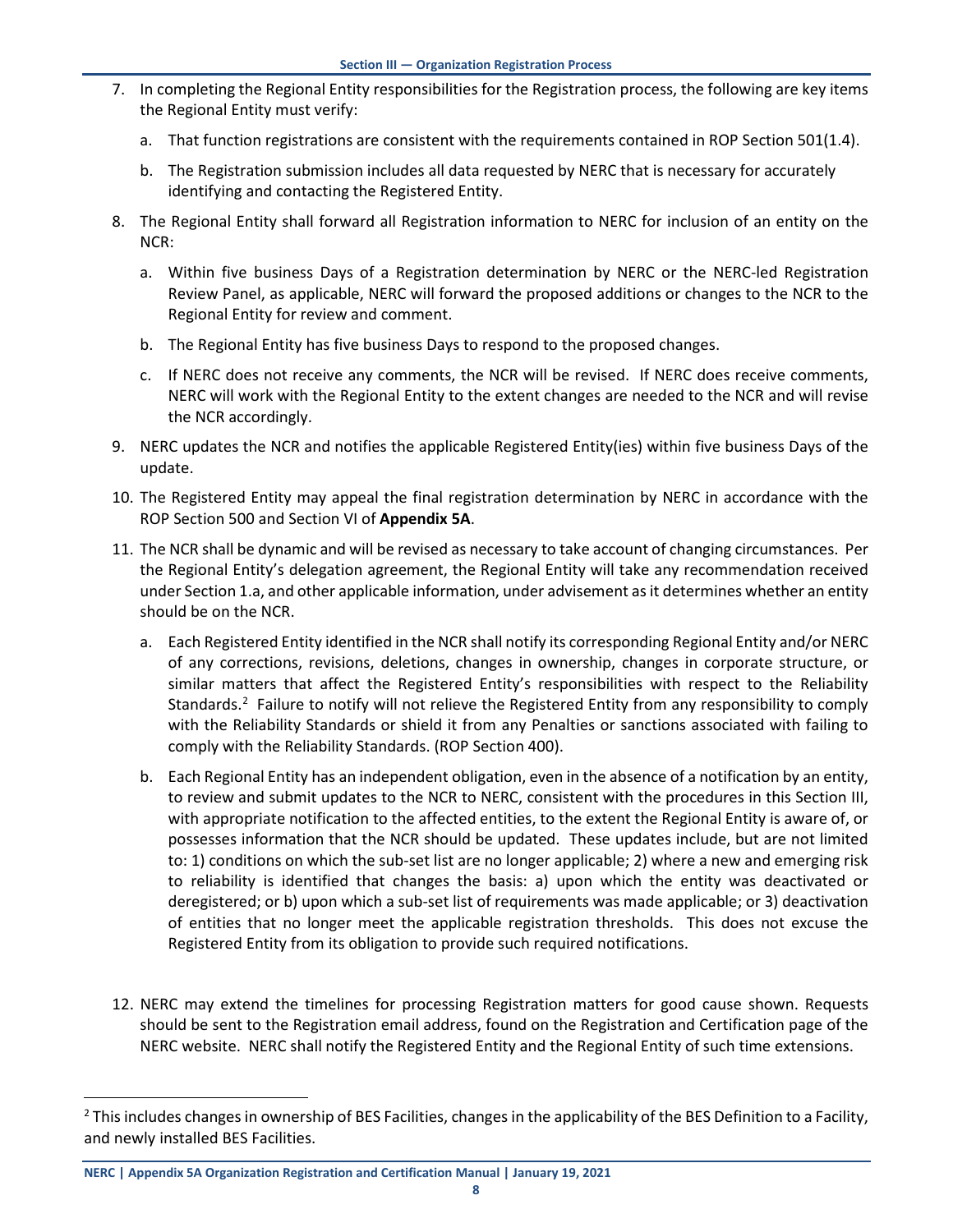#### <span id="page-11-0"></span>**B. Deactivation Process**

- 1. The term Deactivation refers to removal of an entity from the NCR for a specific functional category.
- 2. As a result of Deactivation, the entity is no longer subject to any prospective compliance obligations with respect to Reliability Standards applicable to that functional category.
- 3. If all functional categories have been deactivated for a given entity, such entity would be deregistered and removed from the NCR. However, the entity's compliance history will be retained. In its letter notifying the entity of its Deactivation or deregistration, as applicable, NERC will notify the entity of the required retention period, in accordance with the NERC ROP.
- 4. An entity seeking Deactivation of RC, TOP, or BA registrations shall demonstrate to the satisfaction of its Regional Entity and NERC through the Certification review process, described in **Appendix 5A** Section V, that the duties and tasks identified in and required by the Reliability Standards either have properly been transferred to another Certified and Registered Entity or the Area has ceased to operate.
- 5. A Registered Entity may submit a request for Deactivation and supporting information to the Regional Entity at any time. Such information shall include:
	- a. Entity name and NCR ID number;
	- b. Functions for which Deactivation is requested; and
	- c. The basis on which Deactivation is requested, including supporting documentation, which may be limited to an attestation, if appropriate.
- 6. The Regional Entity shall request any additional information from the Registered Entity within 10 Days of receipt of the request for Deactivation.
- 7. The Registered Entity shall provide the additional information within 20 Days of its request for Deactivation.
- 8. The Regional Entity will issue a decision within 50 Days of the date of receipt of all requested information from the Registered Entity.
- 9. If the Regional Entity approvesthe request for Deactivation, it shall forward its Deactivation determination to NERC within five business Days of issuance of the decision.
- 10. If NERC approves the Deactivation determination and the Registered Entity agrees with the determination, NERC will forward within five business Days of receipt of the Deactivation determination from the Regional Entity, the proposed additions or changes to the NCR to the Regional Entity for review and comment.
	- a. The Regional Entity has five business Days to respond to the proposed changes.
	- b. If NERC does not receive any comments, the NCR will be revised. If NERC receives comments, NERC will work with the Regional Entity to the extent changes are needed to the NCR and will revise the NCR accordingly.

#### <span id="page-11-1"></span>**C. Reactivation Process**

- 1. NERC maintains the NCR, which identifies each Registered Entity and the applicable functional categories for which it is registered.
- 2. The term Reactivation refers to re-registration of an entity to the NCR for a specific functional category or the revocation of, or additions to, a sub-set list of Reliability Standards (which specifies Reliability Standards and may specify Requirements/sub-Requirements) that has been granted to an entity. Reactivation may be initiated by NERC, a Regional Entity or an entity with respect to such entity's own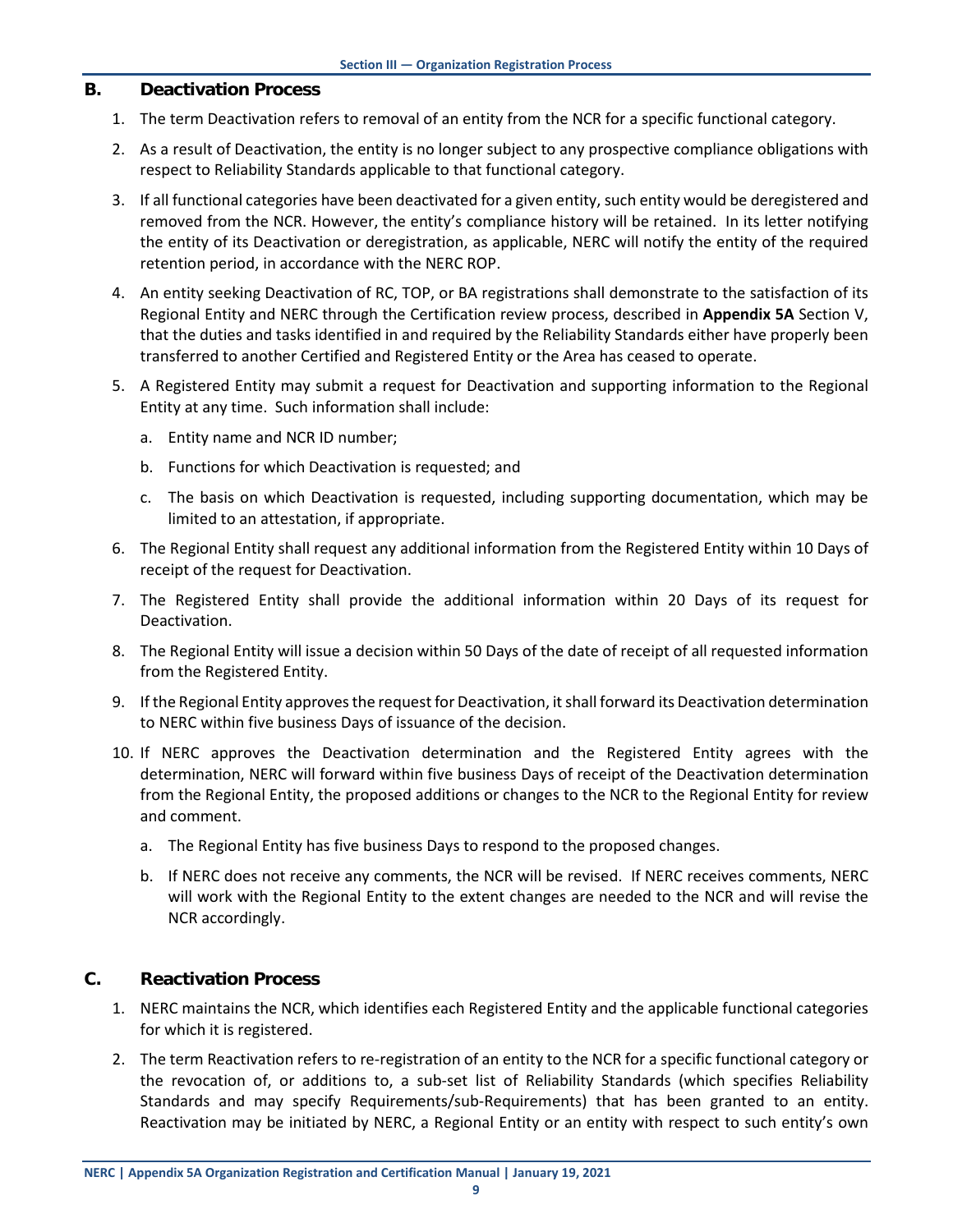functional categories or sub-set list of Reliability Standards (which specifies Reliability Standards and may specify Requirements/sub-Requirements).

- 3. As a result of Reactivation, and consistent with the implementation plan to be developed pursuant to this paragraph, the entity shall prospectively comply with all Reliability Standards applicable to that functional category, or with the sub-set list specified in the Reactivation determination, unless otherwise notified. Within 30 days of a final Reactivation determination, the entity shall submit a proposed implementation plan to the Regional Entity detailing the schedule for complying with any Reliability Standards applicable to the Reactivation. The Regional Entity and Registered Entity shall confer to agree upon such schedule. If the Regional Entity and Registered Entity are unable to agree on the implementation plan, the Regional Entity shall notify NERC via the Registration email address, found on the Registration and Certification page of the NERC website, of the disagreement, and shall provide statements of the Regional Entity's and the Registered Entity's positions, and NERC shall specify a reasonable implementation schedule.
- 4. The entity's prior compliance history will be retained and shall apply with respect to the Reactivation. In its letter notifying the entity of its Reactivation, NERC will notify the entity of its registration in accordance with the NERC ROP.

#### <span id="page-12-0"></span>**D. NERC-led Registration Review Panel**

- 1. NERC shall establish a NERC-led Registration Review Panel (Panel) comprised of a NERC lead with Regional Entity participants, to evaluate: 1) Registered Entity requests for Deactivation of, or decisions not to register, an entity that meets Sections I through IV of the Registry Criteria, 2) requests to add an entity that does not meet (i.e., falls below) Sections I through IV of the Registry Criteria,3) disputes regarding the application of Sections I through IV of the Registration Criteria, and/or requests for a sub-set list of applicable Reliability Standards (which may specify the Requirements/sub-Requirements).
	- a. The Panel will be comprised of a standing pool of individuals with relevant expertise from NERC and each of the Regional Entities. Individuals with relevant expertise shall be appointed by the Regional Entity senior executive (CEO, President, General Manager, etc.) and individuals with relevant expertise shall be appointed by the NERC senior executive (CEO, President, General Manager, etc.). NERC shall select the Panel members for a given matter from the standing pool.
	- b. Panel members for a given matter shall comply with Subsection 7 of Section 403 of the NERC ROP, shall not be employed by the Regional Entity whose determination is being reviewed or have otherwise participated in the review of the registration matter, and shall have the required technical background to evaluate registration matters.
- 2. An applicant requests a Panel review by completing an application using the **NERC-led Review Request Form** (Request Form) available on the NERC website [\(www.nerc.com\)](http://www.nerc.com/)
	- a. The Request Form provides instruction for submittal of documentation and data associated with the request.
	- b. The applicant<sup>[3](#page-12-1)</sup> should include an evaluation of materiality,<sup>[4](#page-12-2)</sup> a description of the applicability of Sections I through IV, of the Registration Criteria, and/or an assessment of the impact of a sub-set of reliability standards, as appropriate.
	- c. The burden of proof is on the applicant that makes the request for a Panel review, except in two instances where the burden of proof is on the applicable Regional Entity. These two instances include: 1) disputes regarding application of Sections I through IV of Registry Criteria for registration,

<span id="page-12-1"></span><sup>&</sup>lt;sup>3</sup> Applicants can either be a Regional Entity or an entity whose registration or sub-set list status is at issue.

<span id="page-12-2"></span><sup>4</sup> The evaluation of materiality should include the relevant "materiality test" factors listed in the "Determination of Material Impact" section of Appendix 5B, and/or any other factors that may be considered relevant to the request for Panel review.

**NERC | Appendix 5A Organization Registration and Certification Manual | January 19, 2021**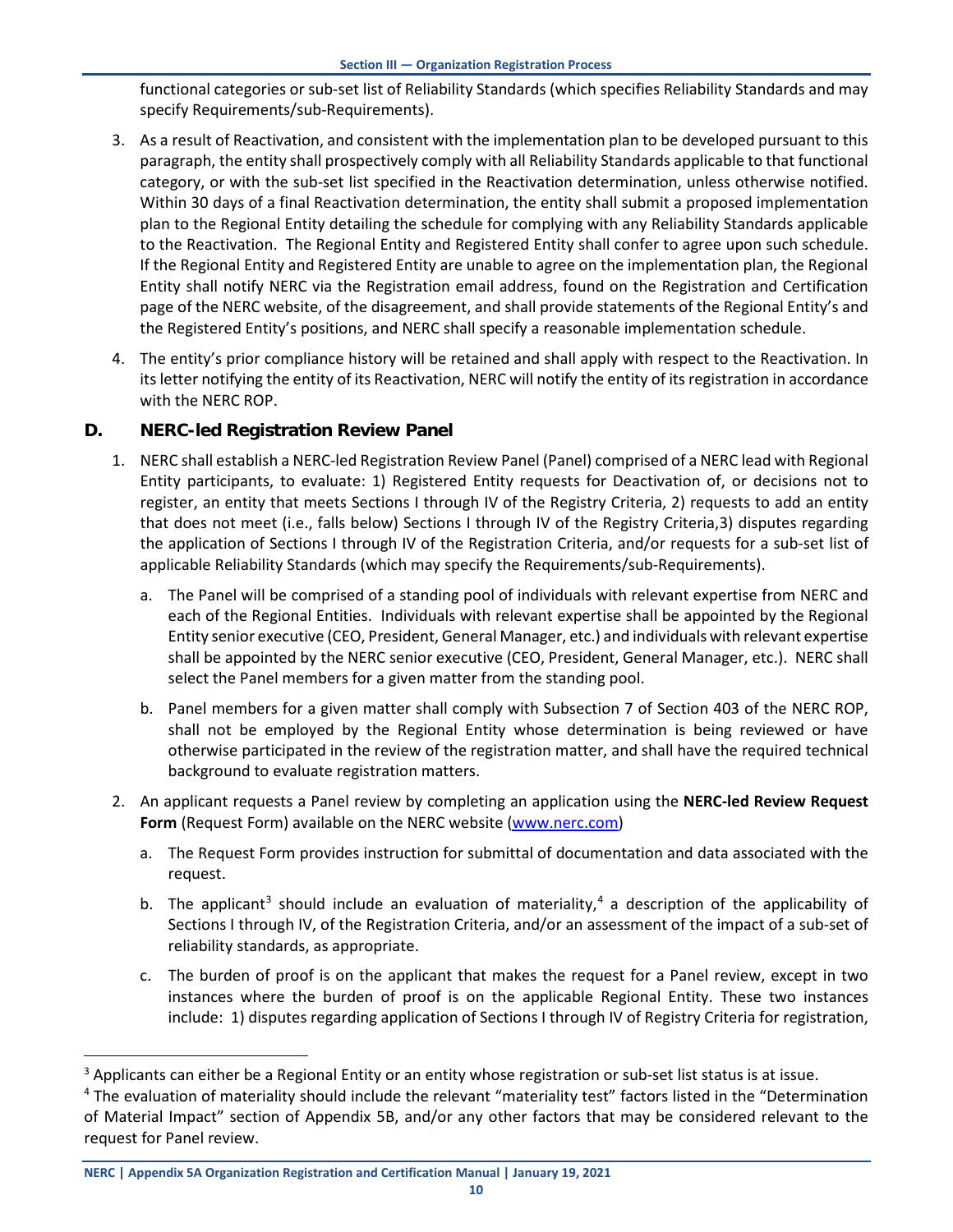and 2) disputes where NERC has (i) established clearly defined criteria for eligibility for a sub-set of applicable Reliability Standards (which may specify Requirements/sub-Requirements) and (ii) identified similarly situated entities that the sub-set list may apply to.

- d. For the purpose of this Panel process, the parties are the applicable Regional Entity(ies), RC, BA, TOP, and PC and the entity whose registration status is at issue.
- e. Parties are to upload any documents, data, and/or information related to the Panel request to the secure location established by NERC for the Panel review.<sup>[5](#page-13-0)</sup> When materials are uploaded to this location by a party, that party will provide notice to all other parties via email.
- 3. NERC will review the submitted documentation and determine if the application is valid within 30 days of receipt.
- 4. If the application is deemed not valid, NERC will send a written notification to the applicant via email with a reason the application was rejected.
- 5. If the application is deemed valid, NERC will send a written notice of NERC's acceptance of a valid Panel request to the applicant and the parties via email.
	- a. Unless informed other in NERC's notice of a valid request, the entity whose status at issue will have their current responsibilities for compliance with approved Reliability Standards in effect until the issue at hand has a final determination.
- 6. The Regional Entity(ies) or the entity whose registration status is as issue, as appropriate, will provide a written assessment of the Panel request to NERC, as described in step 2(e),within 20 days of NERC's acceptance of a valid Panel request.
	- a. The RC, BA, TOP, and PC are also requested to provide a written assessment to NERC, as described in step 2(e), within 30 days of NERC's acceptance of a valid Panel request.
	- b. The Regional Entity, or entity whose registration status is at issue, as appropriate, can provide a written response to NERC, as described in step 2(e), of any party's assessment within 40 days of NERC's acceptance of a valid Panel request.
- 7. The standard of proof in any proceeding under these procedures shall be by a preponderance of the evidence. The Panel will evaluate all documentation, assessments, and responses submitted to determine whether the weight of the evidence supports the Registration action under review more than it does not support the action. The Panel may issue a request for information to the applicant or any of the parties and will copy all parties on any such correspondence. The Panel will render its decision within 60 Days of the final submission to the panel or relevant correspondence is received related to the request from any party.
- 8. In reaching a decision, the Panel will apply the materiality test and other criteria, as applicable, set forth in the "Determination of Material Impact" section of **Appendix 5B**, *Statement of Compliance Registry Criteria* and any applicable guidance. The Panel shall also include a review of individual and aggregate system-wide risks to, and considerations of, reliability of the BPS, as well as the BES Definition, as applicable.
- 9. NERC may use its discretion to extend the timelines of the Panel process for good cause. Any party may also request to extend the timelines by sending an email to the Registration email address, found on the Registration and Certification page of the NERC website. NERC shall notify all parties of such time extensions.

**NERC | Appendix 5A Organization Registration and Certification Manual | January 19, 2021**

<span id="page-13-0"></span><sup>&</sup>lt;sup>5</sup> NERC will provide instructions to each party regarding how to request access to the secure location.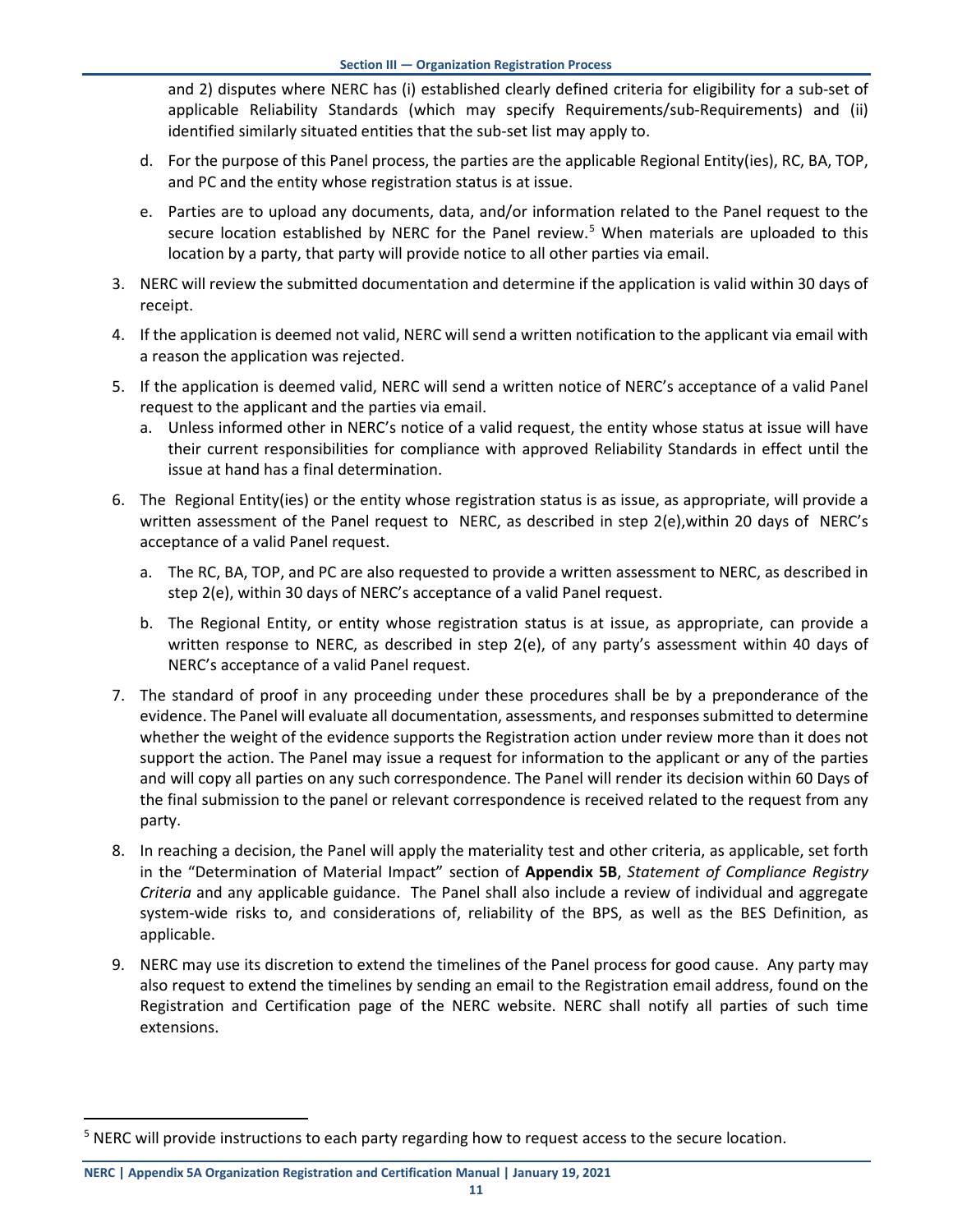- 10. The Panel decision will be issued to the applicant with a copy to all parties via email. The decision (including its basis) will also be posted on the NERC website, $6$  with confidential information redacted in accordance with Section 1500 of the NERC ROP.
- 11. Any required changes to the NCR resulting from the Panel decision will be initiated by the Regional Entity in accordance with the Organization Registration Process of this manual. An entity may file an appeal with the BOTCC, in accordance with NERC ROP Section 500 and **Appendix 5A,** Section VI, if it wishes to dispute the Registration determination of the Panel.

<span id="page-14-0"></span><sup>&</sup>lt;sup>6</sup> A Panel decision subject to appeal will not be posted prior to the 21 day appeal window closing (in accordance with **Appendix 5A**, Section VI), which begins when the decision is issued to the parties. If no appeal is received, the decision will be posted and the Federal Energy Regulatory Commission will be notified.

**NERC | Appendix 5A Organization Registration and Certification Manual | January 19, 2021**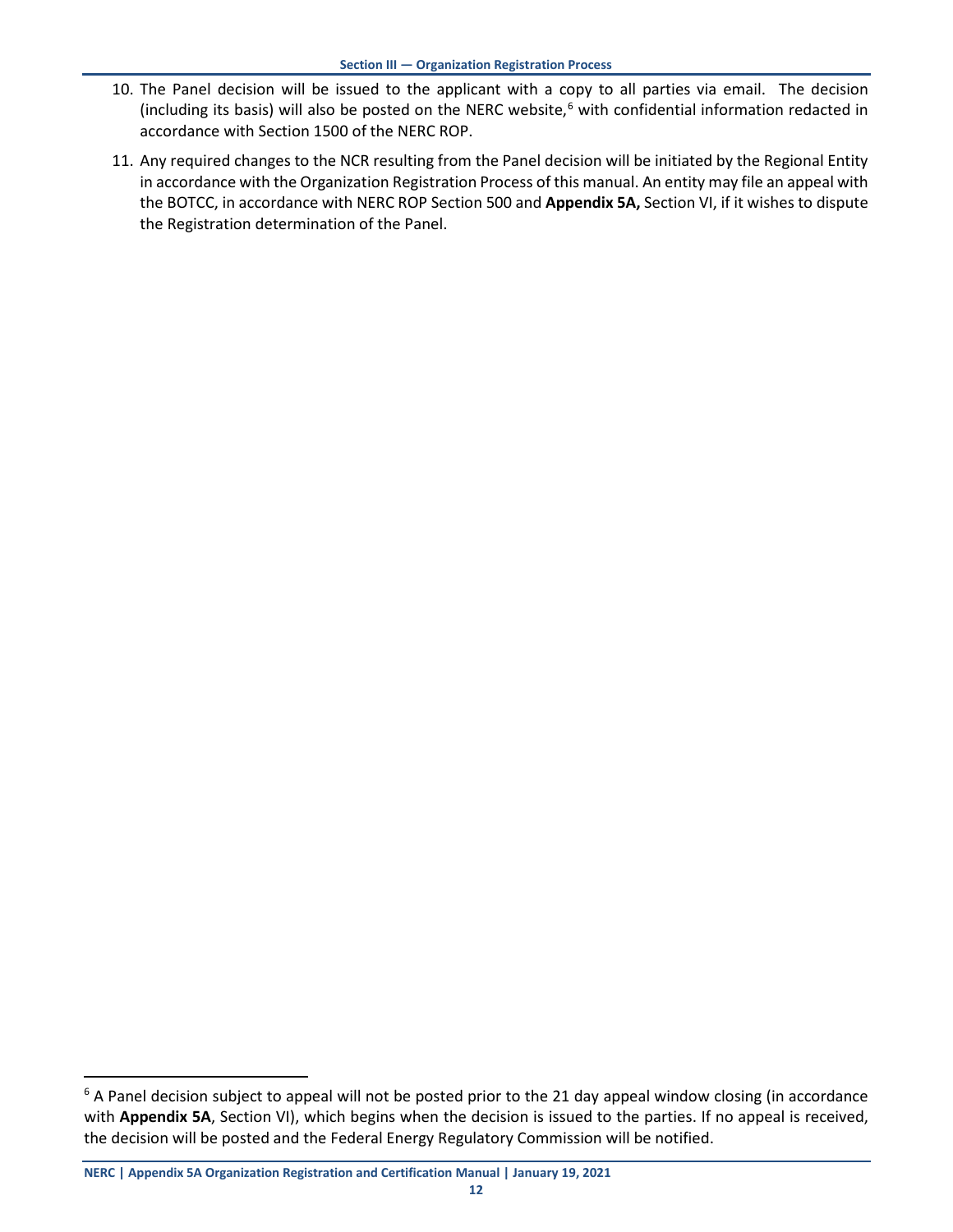## <span id="page-15-0"></span>**Section IV — Organization Certification Process**

#### <span id="page-15-1"></span>**Purpose and Scope**

Reliability Coordinators, Transmission Operators, and Balancing Authorities take actions in Real-time that impact the reliable operation of the Bulk Power System. Certification activities assess the processes, procedures, tools, and training these organizations use in performing these functions and provide a prospective level of assurance that the organization has the capacity to meet the reliability obligations of its registration. The Certification will adhere to the following process to the extent allowed by the circumstances.

## <span id="page-15-2"></span>**Organization Certification Process**

#### <span id="page-15-3"></span>**Initiation**

- 1. Certification processes shall begin upon the Regional Entity's receipt of a certification application for a Registered Entity or prospective Registered Entity; or when an entity has been registered by NERC for the functions of RC, TOP, and BA.
	- a. An entity in a single Regional Entity reliability region shall initiate the Certification process by completing a Certification application (Certification applications are provided on each Regional Entity's website) and sending it to that Regional Entity which will manage the Certification process.
	- b. An entity in multiple Regional Entity reliability regions shall initiate the Certification process by completing a Certification application (Certification applications are provided on each Regional Entity's website) and sending it to each Regional Entity. Each Regional will inform NERC of request with a recommendation for which Regional Entity will provide the leadership to manage the Certification process. NERC will determine which Regional Entity shall lead review of the application.
	- c. The Regional Entity leading the review of the application shall review the application, and respond and acknowledge receipt or submit requests for more information within 30 days of its receipt of the application.
		- i. If the application is not complete or accurate, the Regional Entity will notify the entity to revise the application as needed.
		- ii. As part of such review, the Regional Entity may propose to issue a determination rejecting an application on a procedural basis. The applicant will be given 15 days to resolve the reason for rejection. If the Regional Entity and NERC determine that the applicant would fail to meet Registry Criteria or would otherwise not be able to competently perform the duties and responsibilities required under relevant Reliability Standards for the applicable Area, then a rejection notice will be sent to the applicant. Thereafter, the applicant may file an appeal of the rejection in accordance with Appendix 5A, Section VII.
	- d. With the agreement of the Registered Entity, the Regional Entity or NERC may initiate certification processes based on documented conversations or other communications with a Registered Entity that contain information equivalent to that of the application.
- 2. The Regional Entity shall identify a team lead (CTL) for the certification activity.
- 3. The CTL shall notify NERC of the request for certification, and the following will take place:
	- a. The CTL and NERC will review the request for Certification and concur on acceptance. When the application is deemed complete and accurate, it will be accepted.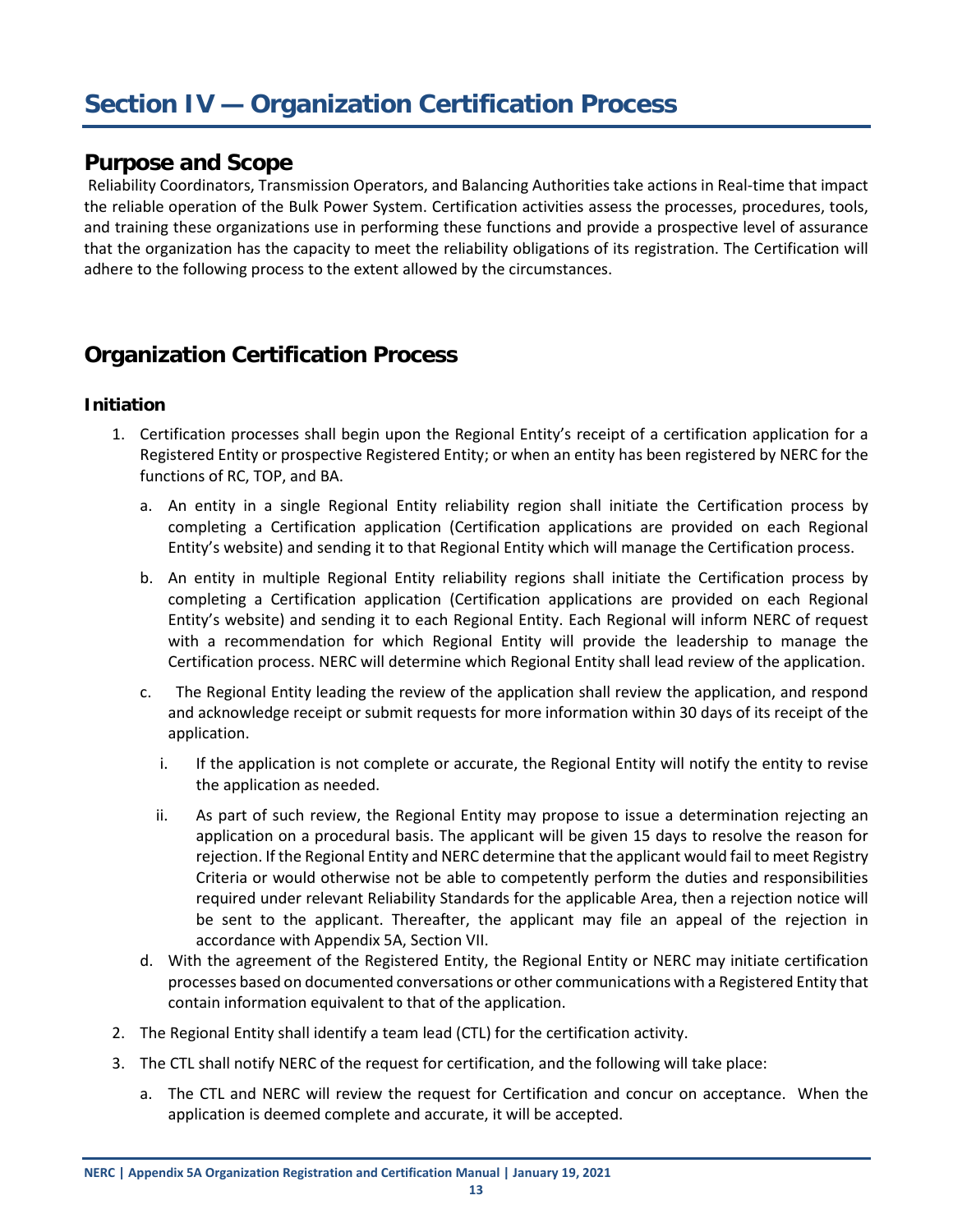- b. If accepted, the CTL will inform the Registered Entity of the decision to initiate certification activities.
	- i. The entity and the Regional Entity shall agree to a timeline including specific milestones for the Certification process. The proposed schedule for the Certification Process shall be submitted to NERC for approval. NERC shall review the draft final schedule and will (i) approve; (ii) modify; or (iii) reject the final schedule within 45 days of receipt from the CTL.
	- ii. Certification activities are expected to be completed, allowing sufficient time to correct any Open Issues noted in the entity's preparedness, prior to the effective date of an entity's Registration.
- c. In the case when an entity has been registered by NERC on behalf of the entity for the functions of RC, TOP, or BA, Certification activities will be concurrent with the entity's Registration implementation plan.
- 4. The following subsections detail which entities are required to be certified if they are a party to a JRO, CFR, or other delegation agreement.
	- a. Each entity that has taken responsibility for Reliability Standards and/or Requirements/sub-Requirements applicable to the certifiable functions by virtue of being a member of a JRO, CFR, or other agreement shall be the entity NERC certifies to operate their portion of the RC, TOP, or BA Area(s).
	- b. For all other entities that perform tasks related to the RC, TOP, or BA functions within a JRO or other agreement, the Regional Entity(ies) shall, based on a review of the JRO or other agreement, identify and notify such entities of the need for an evaluation and determination of the applicability of a "capability verification" or "readiness evaluation"<sup>[7](#page-16-1)</sup> for those tasks.

#### <span id="page-16-0"></span>**Planning**

- 1. The CTL shall form the team that will be responsible for performing the activities included in the Certification process.
	- a. Participants shall adhere to NERC's confidentiality requirements for any data or information made available through the Certification process. Participants shall not be employees of or have a direct financial interest in the entity or any of its affiliates.
	- b. Certification teams (CT) shall consist of the following:
		- i. For BA certifications, the CT shall have representation from an existing BA, the entity's proposed RC, TOP, each affected Regional Entity, and NERC.
		- ii. For RC certifications, the CT shall have representation from an existing RC, a BA and a TOP in the proposed Reliability Coordinator Area, each affected Regional Entity, and NERC.
		- iii. For TOP certifications, the CT shall have representation from an existing TOP, the entity's proposed BA(s) and RC, each affected Regional Entity, and NERC.
		- iv. Additional CT members with expertise in any of the NERC registry functional areas may be added as necessary (i.e., NERC, Regional Entity staff).
	- c. If the entity objects to any member of the CT, the entity must make that known, in writing, to the Regional Entity listing the reasons for the objection. The Regional Entity will either replace the team member or respond with written justification for keeping the member on the team.

<span id="page-16-1"></span> $7$  A "capability verification" or "readiness evaluation" is a review of the duties and tasks of the Registered Entity that it has delegated to another entity through an agreement.

**NERC | Appendix 5A Organization Registration and Certification Manual | January 19, 2021**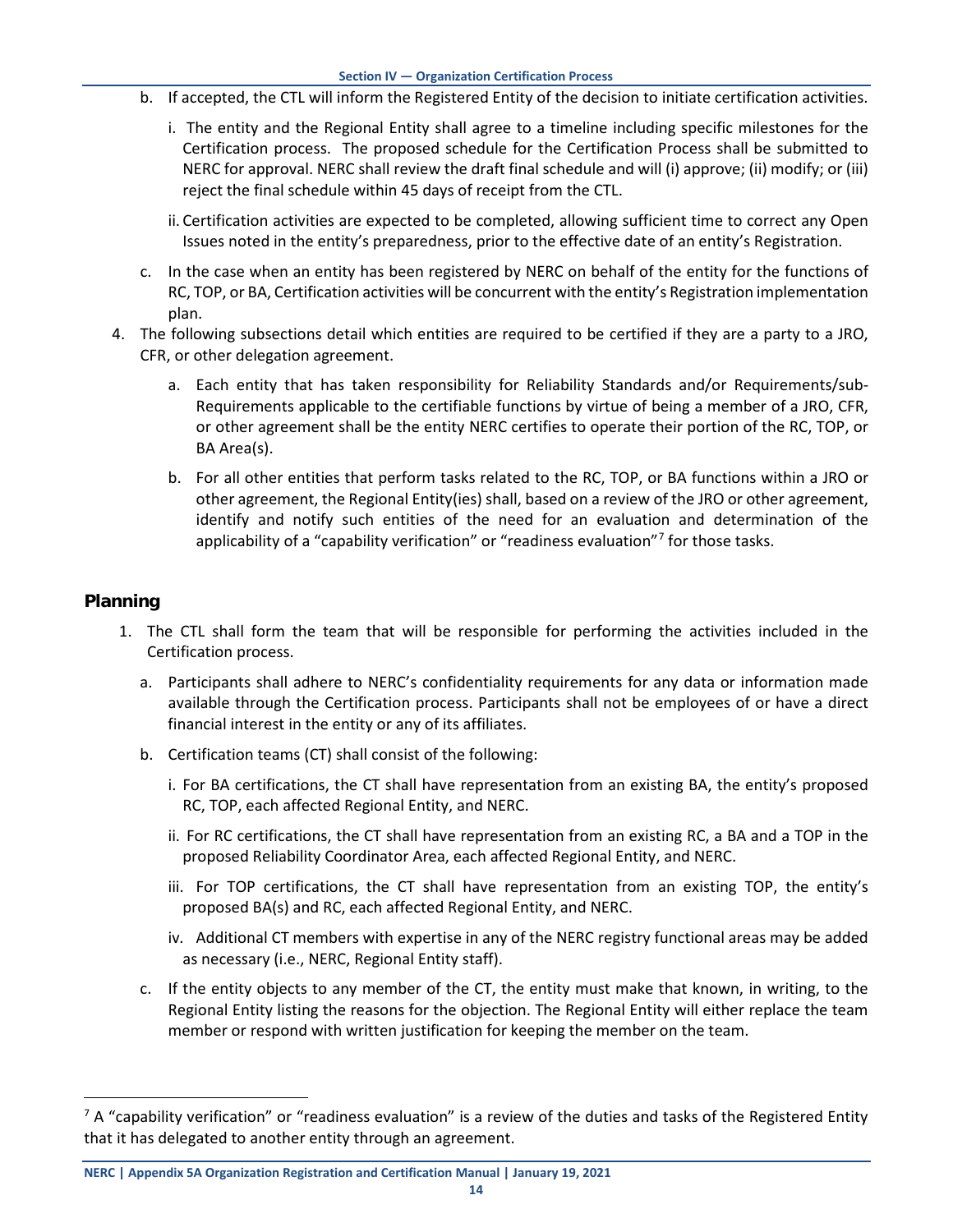- d. Entities such as government representatives or other stakeholders may be observers in the Certification process. Any Confidential Information will be handled in accordance with Section 1500 of the NERC ROP.
- 2. CT members shall have the necessary diversity in their technical training and experience to collectively represent the subject matter competencies needed to perform the evaluation of the specific function being certified. Previous experience as a System Operator, Operations Support Personnel, or management of a Control Center is desired for CT members performing the on-site visit.
- 3. The CTL shall ensure all CT members have completed the following:
	- a. Certification team member training requirements as established by NERC
	- b. Non-ERO employees shall also complete the following:
		- i. Certification team member training record form
		- ii. Certification team conflict of interest form
		- iii. An ERO confidentiality agreement form
- 4. The CTL shall review the certification application (and Entity information available through other ERO programs) with NERC to determine the scope of the assessment. The CTL shall identify the competency areas to be evaluated based on the function(s) for which the entity is to be certified and the method(s) for their evaluation.
- 5. The CTL shall utilize a secured server to distribute and house all relevant certification activity documents, including but not limited to the following:
	- a. The application or other documented correspondence with the Registered Entity initiating the certification activity
	- b. All relevant correspondence between the CTL and the applicant, including the certification packet (as described in step 6 below)
	- c. All relevant correspondence between the CTL and the CT members
	- d. The work papers used to evaluate the entity during the process
	- e. The overall process schedule
	- f. The agenda for the on-site visit
	- g. The final certification report
	- h. The Regional Entity certification process check sheet indicating the completion of certain process check-points
- 6. A Certification packet shall be developed and sent to the entity at least ninety (90) days prior to an onsite visit. It shall contain the following:
	- a. Notification of the certification process
	- b. Logistic information request
	- c. The tentative overall process schedule and on-site agenda
	- d. The CT roster and member biographies
	- e. Request of confirmation of no objections to CT members
	- f. Pre-certification survey that must be returned to the CTL within fifteen (15) days of receipt
	- g. Any initial requests for information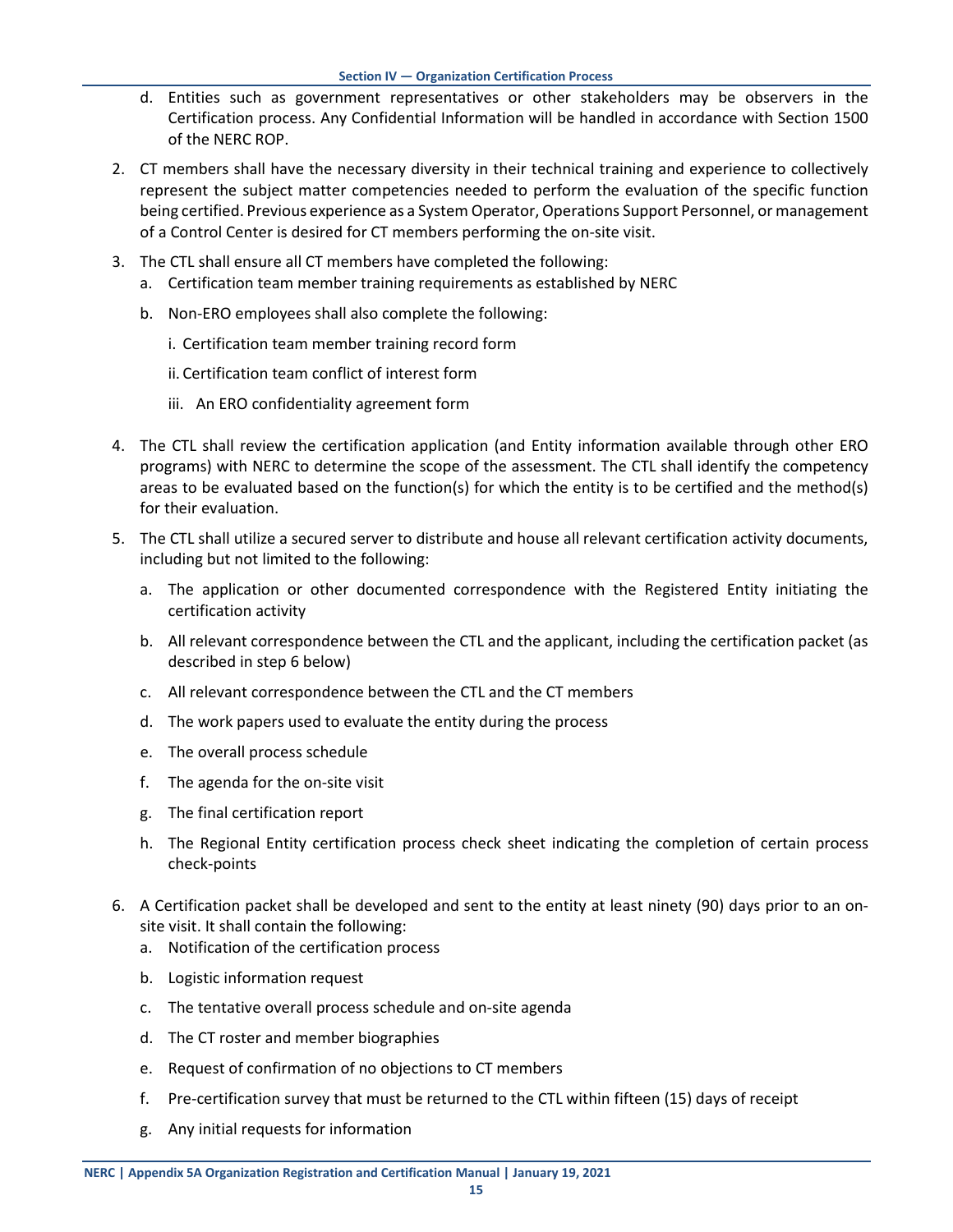- 7. CTL shall contact the entity within one week of submitting the packet to confirm receipt of the package and discuss any concerns the entity may have.
- 8. The entity shall complete and return the requested information and supporting documentation no later than four (4) weeks prior to the on-site visit.
- 9. The CTL and CT shall review the logistic information request response, in order to do the following:
	- a. Understand the entity's expectations of the CT when on site
	- b. Make all travel arrangements
- 10. If the CT is to be broken into smaller groups, the CTL shall identify sub-teams and assign a scribe(s) to document the assessment:
	- a. For complex Certifications, the CTL may assign members of the CT to different focus areas. For example:
		- i. Facilities: Examples may include the physical cyber assets against the CIP standards, the cyber training, the maintenance contracts and records for the facilities, the electrical system and uninterruptible power supply (UPS), the cybersecurity of servers, passwords, etc., per the CIP standards, and the physical installation of data and voice equipment.
		- ii. EMS/SCADA: Interview the EMS/SCADA SMEs to ensure that the tools will provide adequate situational awareness against the NERC standards. Ensure adequate change control of the EMS/SCADA. Review the data transfer, server, applications, and redundancy configuration of the core tools including EMS, OSI-PI, ICCP, outage scheduling, scheduling, map-board displays, communication systems, etc.
		- iii. Operator Preparedness: Interview the operators at their workstations and ask them to present the tools, procedures, and job aids in use for normal day-to-day and emergency operations. This could include cyber intrusion detection and real-time assessment. Interview the training staff regarding initial training needed to support the transition to the new responsibilities and continuing training to the NERC standards.
		- iv. Critical Infrastructure Preparedness: Interview the CIP staff to understand how critical infrastructure protections are being utilized.
	- b. The CTL shall ensure documentation used to substantiate the conclusions of the Certification (Review) is collected from each sub-team.

#### <span id="page-18-0"></span>**Fieldwork**

- 1. Areas of capability to be evaluated by the certification activity shall be tailored to the situation and matched with appropriate assessment methods (e.g., validation of legacy information, review of entity responses, document review, direct observation, or personnel interview, etc.)
- 2. The CTL shall schedule a document review(s) with the CT prior to the on-site visit. Document reviews could take place face-to-face or via teleconference.
- 3. During document reviews, the CT shall note all the following:
	- a. Follow-up or corroborating questions for the entity's management, SMEs, and system operators based upon the review of supporting documentation
	- b. Additional requests for information (to be submitted to the entity prior to the on-site visit.)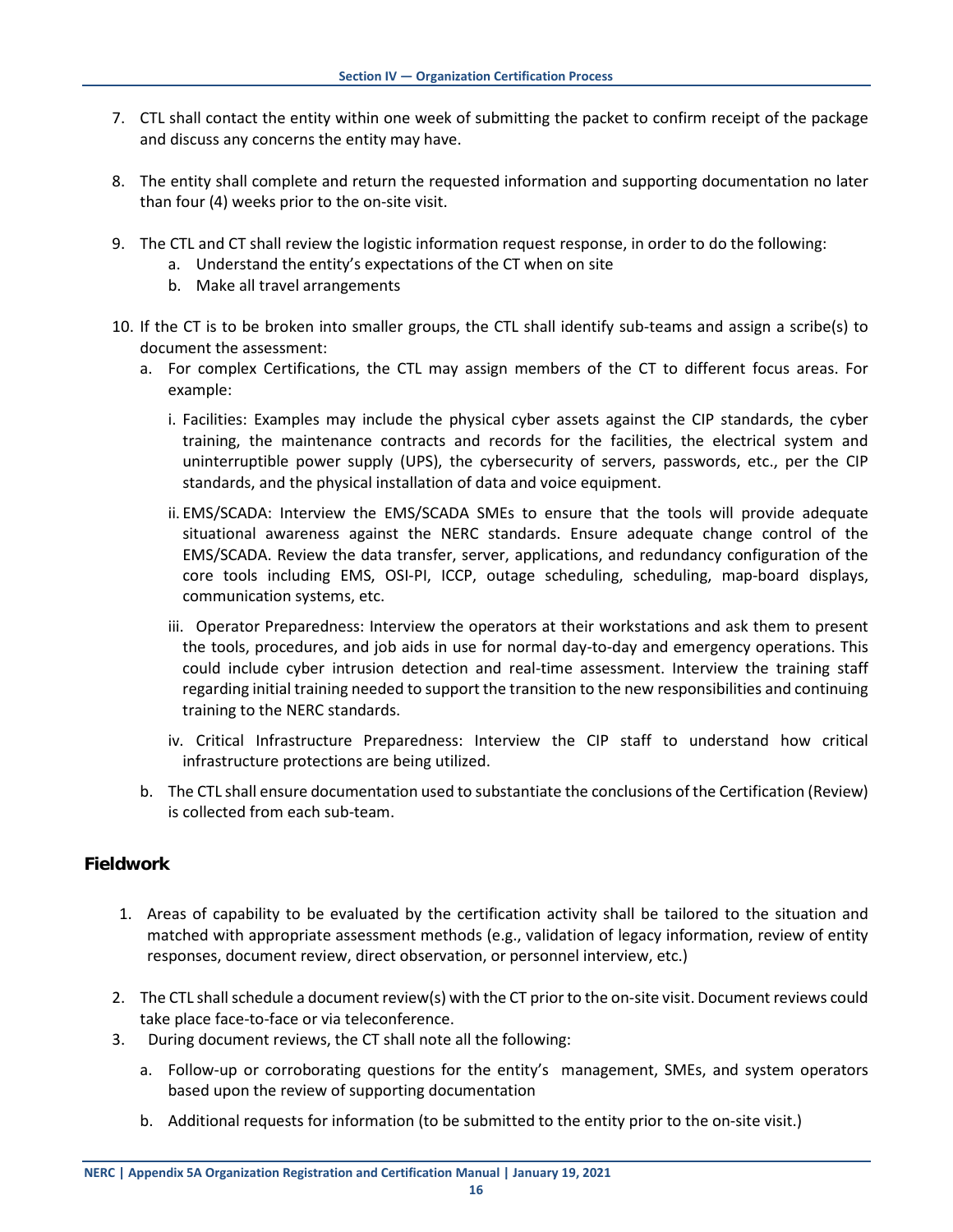- c. Comments during the document review that support the entity's abilities to perform the function for which the entity applied and indicate items which do not need further review
- d. Issues that need to be addressed prior to certification being granted
- 4. The CTL shall provide the entity a final schedule and agenda for the on-site visit based upon the results of the document review.
- 5. The CT on-site visit to the entity's location where operational functionality is performed shall include the following:
	- a. Opening presentation
	- b. At a minimum, the team will:
		- i. Review with the entity the data that is available only on-site;
		- ii. Interview the operations, management, and training personnel;
		- iii. Inspect the Facilities and equipment associated with the function being certified;
		- iv. Request demonstration of all tools identified in the scope of the Certification;
		- v. Review documents and data including agreements, processes, and procedures identified in the document review;
		- vi. Verify operating personnel Certification credentials and proposed work schedules; and
		- vii. Review any additional documentation resulting from inquiries arising during the on-site visit.
	- c. The CT shall interview other entity personnel as required to clarify responses covered in the document review.
	- d. At the end of each day, the CT will meet for the debriefing. The CTL shall lead a daily debriefing with the entity in order to do the following:
		- i. Identify the status of the assessment
		- ii. Identify any items of concern that need to be addressed
		- iii. Provide an update to the schedule
	- e. The CTL shall provide an exit briefing at the end of the on-site visit in order to do the following:
		- i. Identify any Open Issues that need to be addressed, and identify a timeline for follow-up to closure
		- ii. Discuss the reporting process
		- iii. Discuss the next steps in the certification process, including any Areas of Concern and the schedule of a post-onsite visit, if required.
		- iv. Convey that entity feedback forms will be sent to allow the entity to resolve any open with a request for candid feedback.

#### <span id="page-19-0"></span>**Reporting**

1. The CTL will provide the CT and entity with feedback forms, and request that they are returned within five (5) calendar days with a copy to the Certification email address, found on the Registration and Certification page of the NERC website.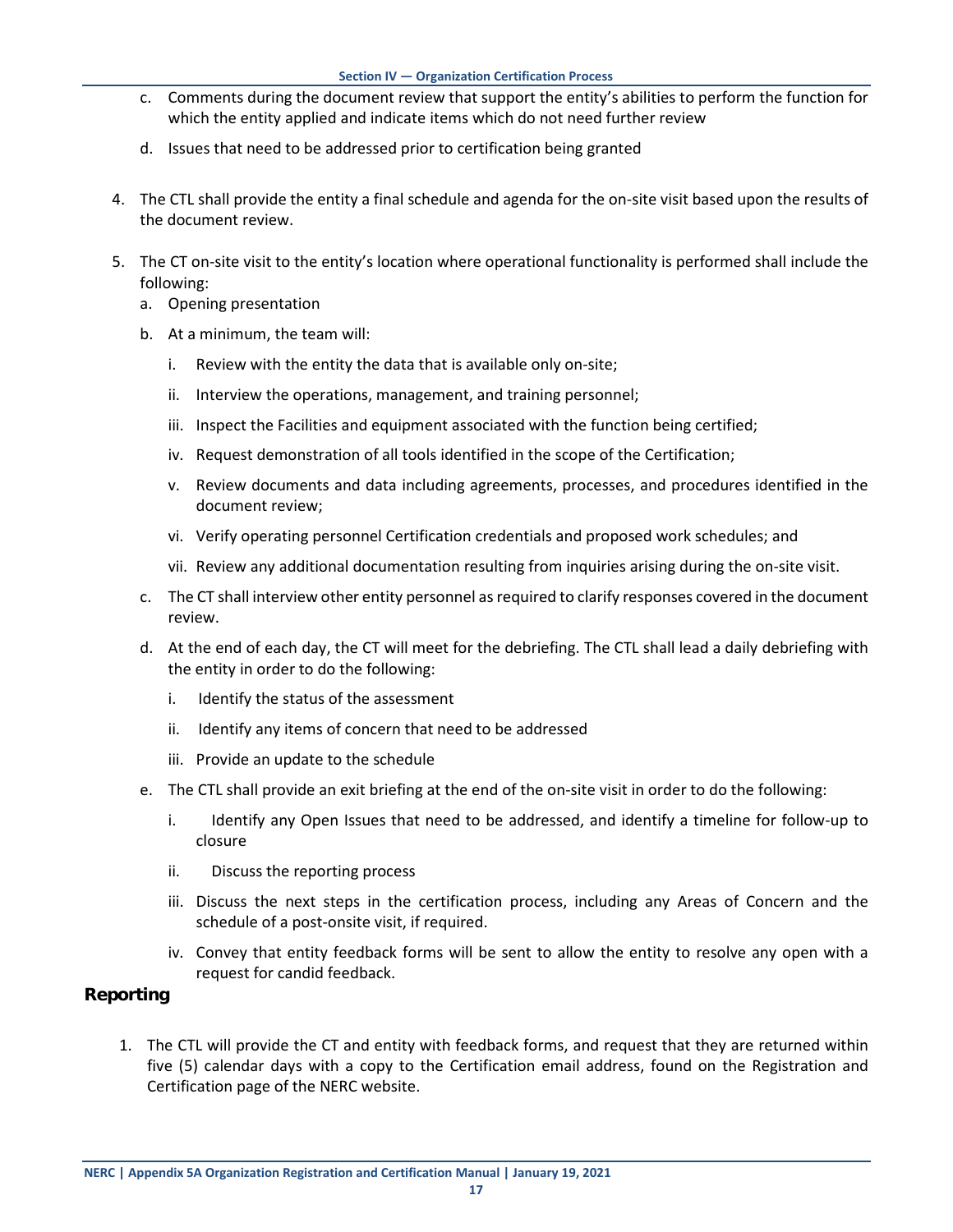- 2. After completion of the on-site visit, the CTL shall develop a draft final report, in coordination with input from the CT, which presupposes all Open Issues are closed. The format for the report shall conform to the template posted on the NERC website, generally containing:
	- Title page
	- Table of Contents
	- Introduction A brief discussion on the Regional Entity(ies) involved, the entity being certified, a description of the function the entity(ies) are being certified for, and a brief timeline of the Certification project.
	- CT Provide the CT makeup.
	- Objective and Scope Discussion on entity application (who, what, when, & how).
	- Overall Conclusion finding of the CT.
	- Open Issues Any item(s) that must be closed prior to going operational and within 180 days of conclusion of the on-site visit.
	- Positive Observations.
	- Company History Discussion on the applicant's company history.
	- Company Details Specific details regarding the Reliability Coordinator, Transmission Operator or Balancing Authority Areas to be operated and the entity's relationship with other entities (RCs, TOPs, and BAs etc.).
	- Documentation List Provide a list of critical documentation reviewed by the CT used to make the CT's conclusion and the documentation retention requirements.
	- Attachments Describe those attachments that are for public viewing and those that are separated from the report due to confidentiality issues such as Critical Infrastructure documentation.
- 3. The CTL shall transmit the draft final report to the CT requesting final comments within five (5) business days, unless agreed to otherwise.
- 4. After the CT has completed their review of the draft report, the CTL shall transmit the draft final report to the entity, requesting return with comments within fourteen (14) calendar days, unless agreed to otherwise.
- 5. Entity comments will be given due consideration and incorporated in the final report at the discretion of the CTL and the input of the CT. The CTL and CT will review the completed final report.
- 6. When all Open Issues are satisfactorily closed, the CTL will submit the final report to Regional Entity(ies) management for consideration and approval. CT minority opinions and areas where CT consensus was not reached will be communicated to Regional Entity(ies) management prior to approval, but will not be included in the final report nor in the Regional Entity recommendation to NERC.
	- a. If Regional Entity management contradicts the CT finding, the CTL will work with the CT the entity to resolve any issues.
	- b. The Regional Entity CEO (or a designee) will transmit to NERC and copy the entity the final CT report with a recommendation regarding NERC's certification of the entity.
- 7. If NERC approves the entity for certification, NERC shall email confirmation to the entity and post the final report on NERC's public website. Attached to the email will be the formal certification letter and NERC certificate. Any Confidential Information will be redacted in accordance with Section 1500 of the NERC ROP.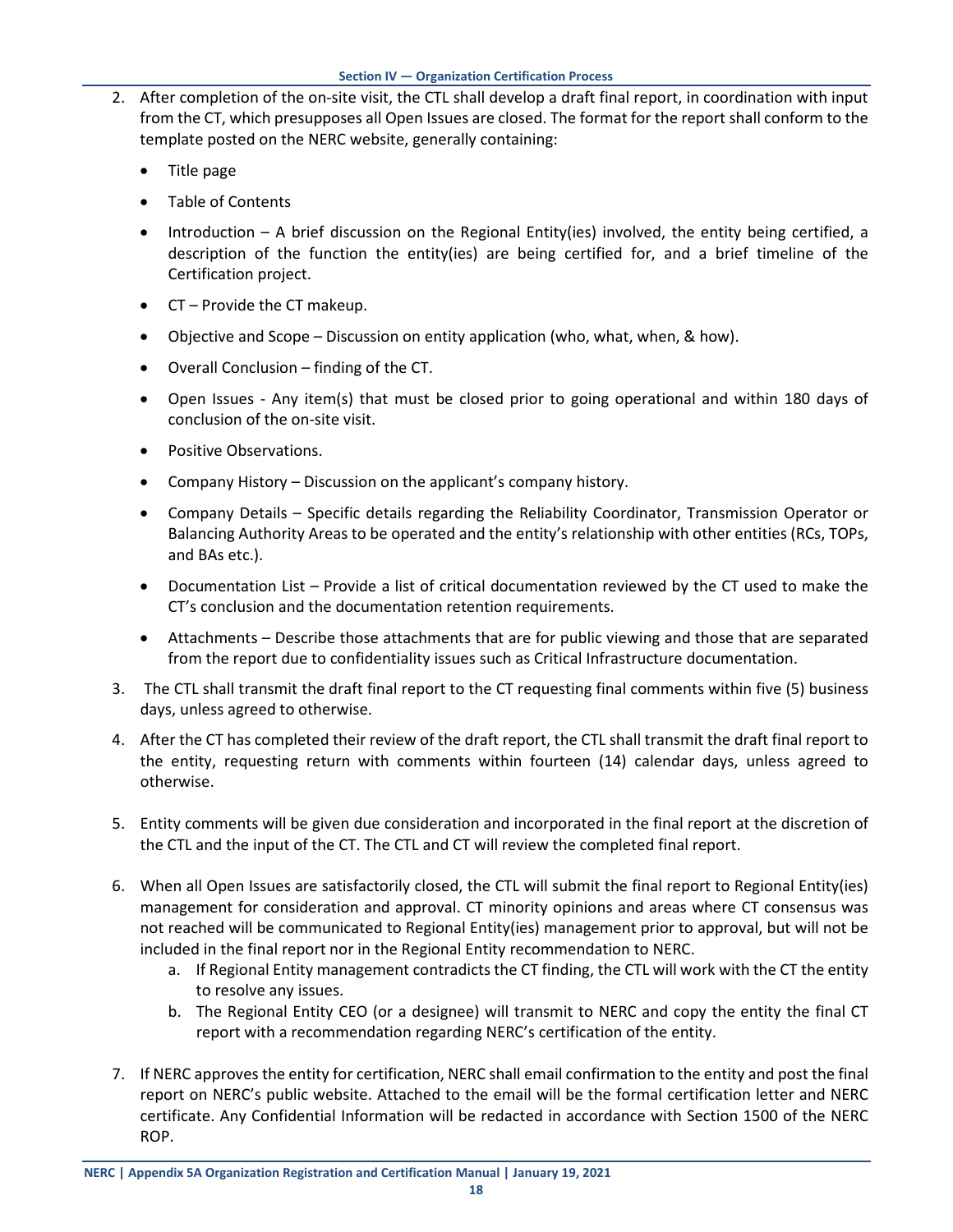- 8. The entity may appeal NERC's decision in accordance with the Rules of Procedure and Section VII of this manual.
- 9. The certification process shall be completed within nine (9) months unless agreed to by all parties involved in the process
- 10. Operational responsibility for RC, TOP, or BA Areas shall not begin prior to the entity's registration effective date. Trial operations, conducted in parallel with an incumbent RC, TOP, or BA who retains responsibility, shall be coordinated to ensure operational authority for an Area is clear at all times.
- 11. The applicant must commence operations for its RC, TOP, or BA Areas within twelve (12) months of being certified by NERC. If the applicant fails to commence operation within twelve (12) months, the certification process must be repeated.
	- a. During the pendency of the certification process, NERC may use its discretion to issue conditional Certification to ensure that the entity can be Registered, and no areas of the BPS are lacking any entities to perform the duties and tasks identified in and required by the Reliability Standards to the fullest extent practical.
		- i. Conditional Certification will include an implementation plan which provides qualifications or criteria that NERC and the Regional Entity have determined necessary to address the risk of an entity failing to be certified or to be certified when needed.
		- ii.The entity subject to conditional Certification shall create an implementation plan that establishes how delayed or failed certification is mitigated so that no gaps in reliability occur. The implementation plan would also detail potential impacts both to the applicant and to any affected entities, and discuss how those impacts would be mitigated, how required functions would be served, and how other affected entities within its prospective footprint would meet their compliance responsibilities if certification is failed or delayed.
		- iii. NERC and the Regional Entity will work with the applicant to develop the implementation plan. If the parties are unable to agree upon an implementation plan, NERC will issue an implementation plan

#### <span id="page-21-0"></span>**Data Retention**

- 1. Documentation used to substantiate the conclusions of the Certification (Review) must be retained by the Regional Entity for six (6) years.
- 2. Documentation used to substantiate program oversight of the Certification processes must be retained by NERC for six (6) years.

NERC will maintain and post all Certification Final Reports on its website. Any Confidential Information will be redacted in accordance with Section 1500 of the NERC ROP.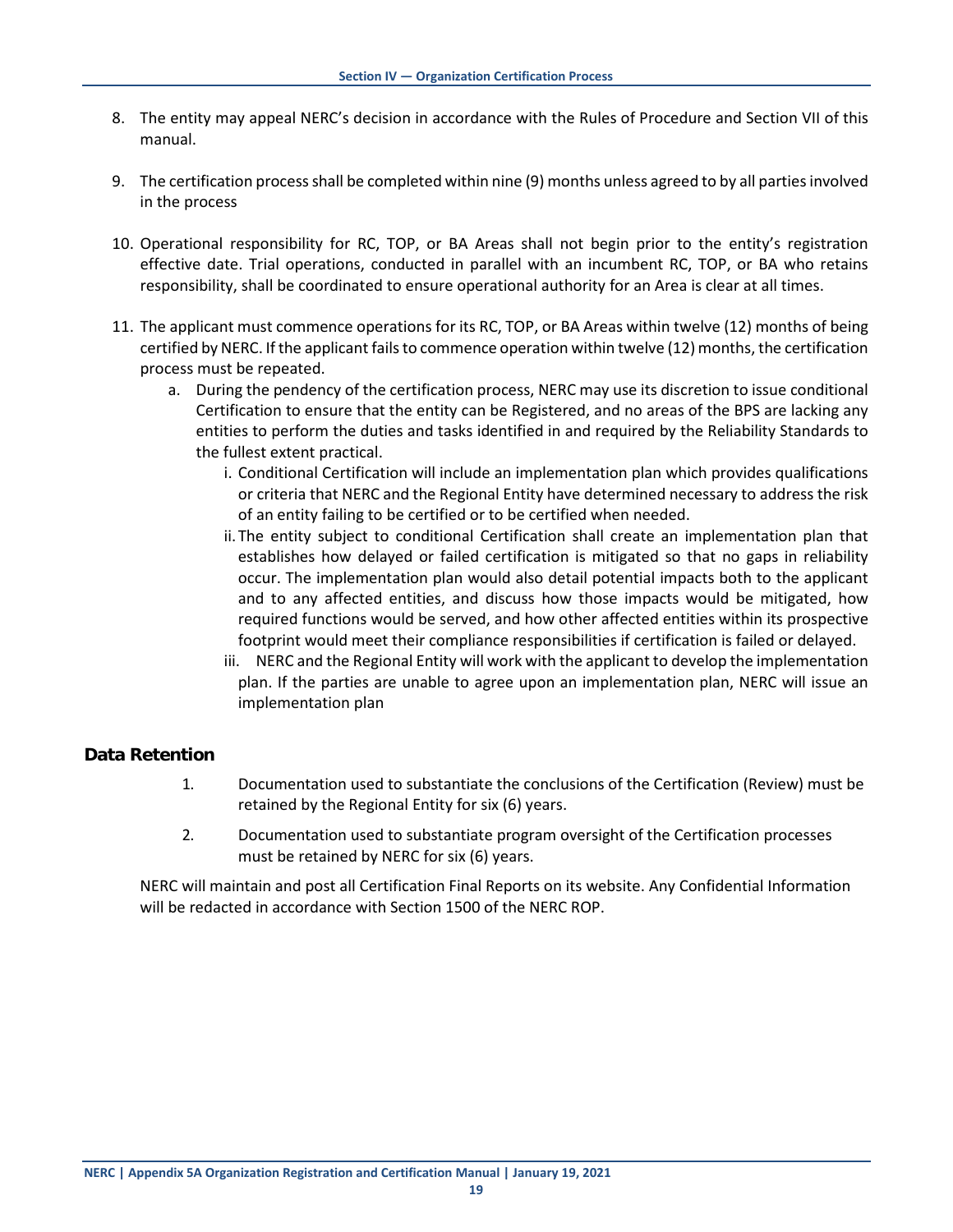#### <span id="page-22-1"></span><span id="page-22-0"></span>**Purpose and Scope**

Certification review provides reasonable assurance an already certified and operational Registered Entity will continue to support reliable operations of the BPS after initiating a material change. The review will seek assurance that the entity has addressed personnel training and qualifications, facilities, and equipment needed to perform and maintain the reliability functions in accordance with the applicable Requirements of Reliability Standards, considering among others the following:

- BPS reliability impacts of the change
- Critical Infrastructure Protection implications of the change
- Operator training in support of the change
- Data collection, sharing, and facilities monitoring and control necessary for Real-time Assessments, as well as next-day and longer-term planning
- Coordination of normal and emergency operations

#### <span id="page-22-2"></span>**Overview**

Certification review activities, including the checks and balances of reporting and documenting those activities, should take place in advance of the change. Functional operations and compliance to the Standards remain the responsibility of the applicable Registered Entity. Certification is of the organization performing the function—not of a facility or system of equipment. Every RC, TOP, and BA Area shall have a certified RC, TOP, and BA registered as responsible for performing the duties and tasks identified in and required by the Reliability Standards. Entities seeking Deactivation of BA, TOP, or RC registrations shall demonstrate to the satisfaction of their Regional Entity and NERC through the Certification review process that the duties and tasks identified in and required by the Reliability Standards either have properly been transferred to another Certified and Registered Entity or the Area has ceased to operate. An entity remains certified during the review activities and subject to all applicable requirements of Reliability Standards, unless conditional Certification is granted by NERC providing qualifications or criteria that NERC and the Regional Entity have determined necessary to address the risk of an entity failing to be certified or to be certified when needed.

Items that are to be considered for a Certification review include one or more of the following nonexhaustive list of changes from an entity's prior certification assessments.

- a. Changes to Registered Entity's footprint<sup>8</sup> (including de-certification changes to existing JRO/CFR assignments or sub-set list of requirements):
	- i. The review of changes to an already registered and operational Entity's footprint is primarily concerned with ensuring the gaining functional entity has the tools, training, and security in place to reliably operate with new responsibilities. Changes to an entity's footprint can be characterized by new metered boundaries associated with the integration or dis-association of existing electrical areas of the BPS (Reliability Coordinator Area, Transmission Operator Area, or Balancing Authority Area).
- b. Relocation of the Control Center:
	- i. Fundamental to the reliable operation of the interconnected transmission network are the control centers that continuously monitor, assess, and control the generation and

<sup>&</sup>lt;sup>8</sup> This includes changes in ownership of BES Facilities, changes in the applicability of the BES Definition to a Facility, and newly installed BES Facilities.

<span id="page-22-3"></span>**NERC | Appendix 5A Organization Registration and Certification Manual | January 19, 2021**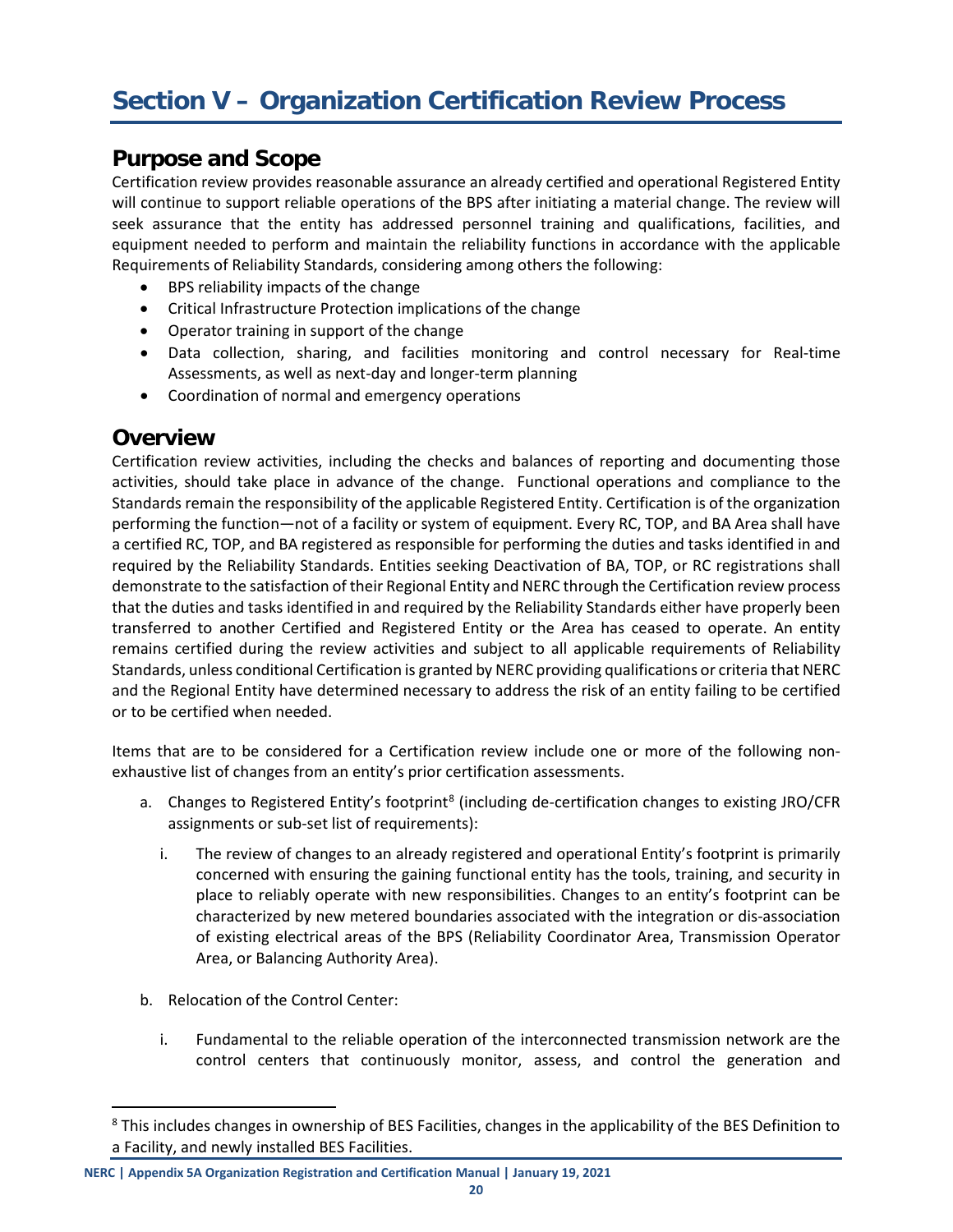transmission power flows on the BES. Of interest are impacts to the functionality provided within these facilities for continued reliable operations of the BES that affect:

- Tools and applications that System Operators use for situational awareness of the BES
- Data exchange capabilities
- Interpersonal (and alternate) Communications capabilities
- Power source(s)
- Physical and cyber security
- ii. The impact of the relocation of the Control Center on the entity's ability to perform the functions for which the entity is registered under normal and emergency conditions should be explored and documented to understand the manner in which the Control Center continues to support the reliable operations of the BES.
- c. Modification of the Energy Management System (EMS) which is expected to materially affect CIP security perimeters or the System Operator's: 1) situational awareness tools, 2) functionality, or 3) machine interfaces.

NERC may revoke an entity's certification and de-certify that entity if NERC determines that the entity is no longer performing the responsibilities that are associated with the function for which it is certified. Revocation shall be posted to the NERC website. The entity will remain registered and subject to compliance for the function, unless it has gone through the deactivation or deregistration process for the applicable function. NERC's revocation may be appealed in accordance with **Appendix 5A**, Section VII.

## <span id="page-23-0"></span>**Organization Certification Review Process**

#### <span id="page-23-1"></span>**Initiation**

- 1. A Registered Entity that requires a review of the conditions upon which their certification was granted shall complete the appropriate form and submit it to the applicable Regional Entity. Informal dialogue on potential certification activity is encouraged as far in advance as possible.
	- a. An entity in a single Regional Entity reliability region shall initiate the Certification review process by completing an application (Certification review applications are provided on each Regional Entity's website) and sending it to the Regional Entity that will manage the Certification review process.
	- b. An entity in multiple Regional Entity reliability regions shall initiate the certification process by completing a certification application (certification applications are provided on each Regional Entity's website) and sending it to each Regional Entity. Each Regional Entity will inform NERC of the request with a recommendation for which Regional Entity will provide leadership to manage the certification process. NERC will determine which Regional Entity shall lead review of the application.
	- c. The Regional Entity leading the review of the application shall review the application and respond with either acceptance or a request for more information within 30 days of the receipt of the request.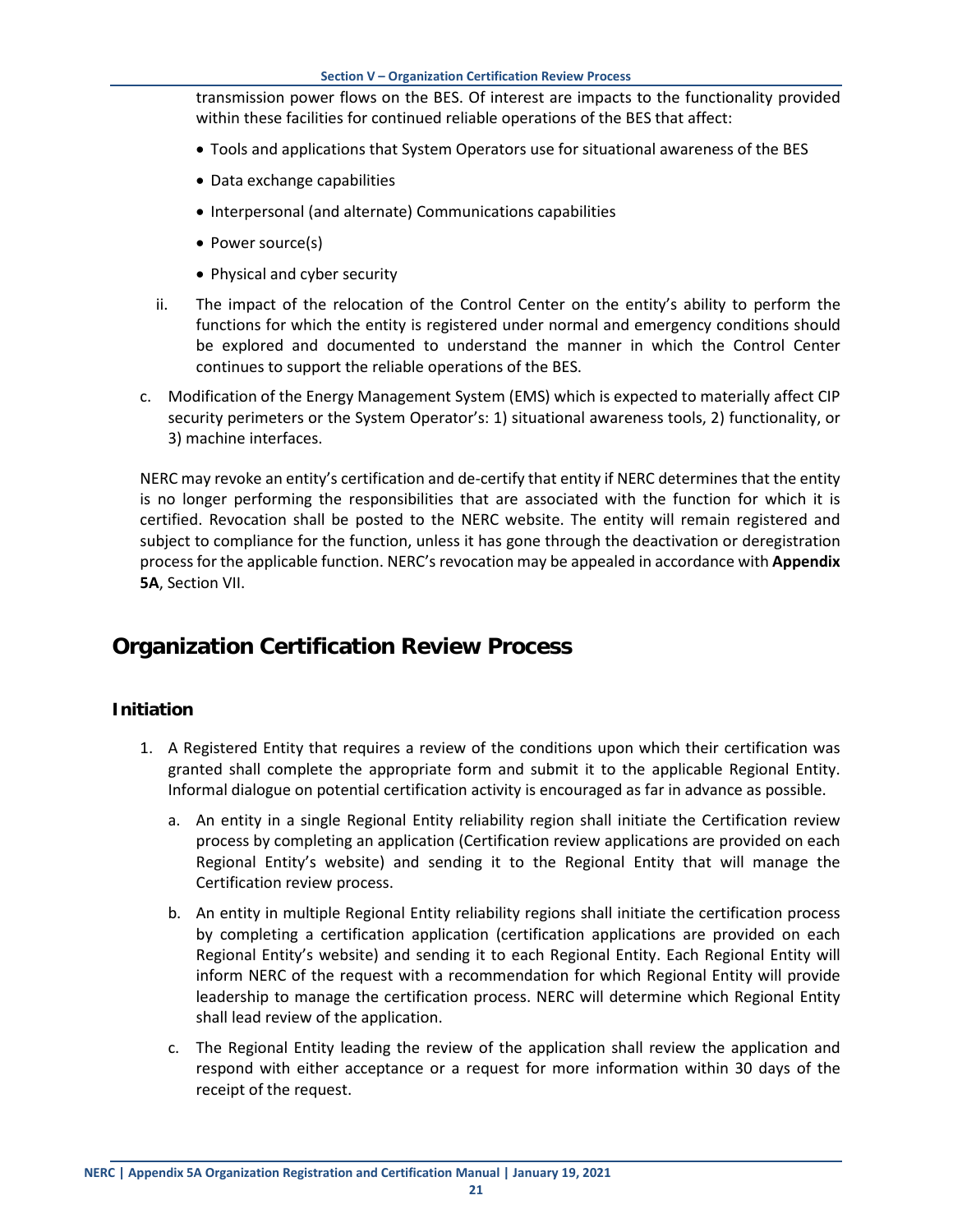- 2. Upon receipt of the request for Certification review, the Regional Entity(ies) shall evaluate as follows:
	- a. If the application is not complete or accurate, the Regional Entity will notify the entity to revise the application as needed.
	- b. For an entity that is not required to be certified but performs tasks associated with a RC, TOP, or BA in accordance with Section IV, the Regional Entity shall consult with the Registered Entity regarding the applicability of a "capability verification" or "readiness evaluation" regarding those tasks.
	- c. The Regional Entity or NERC may initiate the Certification review processes based on documented conversations or other communications with a Registered Entity that contain information equivalent to that of the application.
	- d. The decision to certify changes to an already operating and certified Registered Entity is a collaborative decision between the affected Regional Entity(ies) and NERC. The decision may be to conduct a review under this Certification review process or engage in any lesser activity necessary to understand changes that are material to an entity's operations or inherent risk.
- 3. When the decision is made to initiate a Certification review, the Regional Entity shall identify a team lead (CRTL) for the Certification review activity and the following will take place:
	- a. The CRTL will inform the Registered Entity of the decision to initiate Certification review activities.
	- b. The CRTL shall tailor the scope of the Certification review to evaluate those capabilities that are affected as a direct result of the reason for the review.
	- c. The Regional Entity and NERC will determine if an on-site visit is required or if off-site review is sufficient. NERC has the final authority in this decision.
	- d. The entity and the Regional Entity shall agree to a timeline including specific milestones for the Certification review process. The proposed schedule for the Certification review process shall be submitted to NERC for approval. NERC shall review the draft final schedule and will (i) approve; (ii) modify; or (iii) reject the final schedule within 45 days of receipt from the CRTL.
		- Certification review activities are expected to be completed allowing sufficient time to address the risk of an entity failing to be certified or to be certified when needed prior to the effective date of any registration changes

#### <span id="page-24-0"></span>**Planning**

- 1. The CRTL shall form the team (CRT) that will be responsible for performing the activities included in the Certification review process.
	- a. The CRTL shall review the request (and entity information available through other ERO programs) with NERC to identify the competency areas to be evaluated and the method(s) for their evaluation (entity/neighbor questionnaire, request documents for review, on-site demonstration, personnel interview, etc.)
	- b. The CRT participants shall adhere to NERC's confidentiality requirements under Section 1500 for any data or information made available through the Certification review process. Participants shall not be employees of or have a direct financial interest in the entity or any of its affiliates.
	- c. CRT Composition: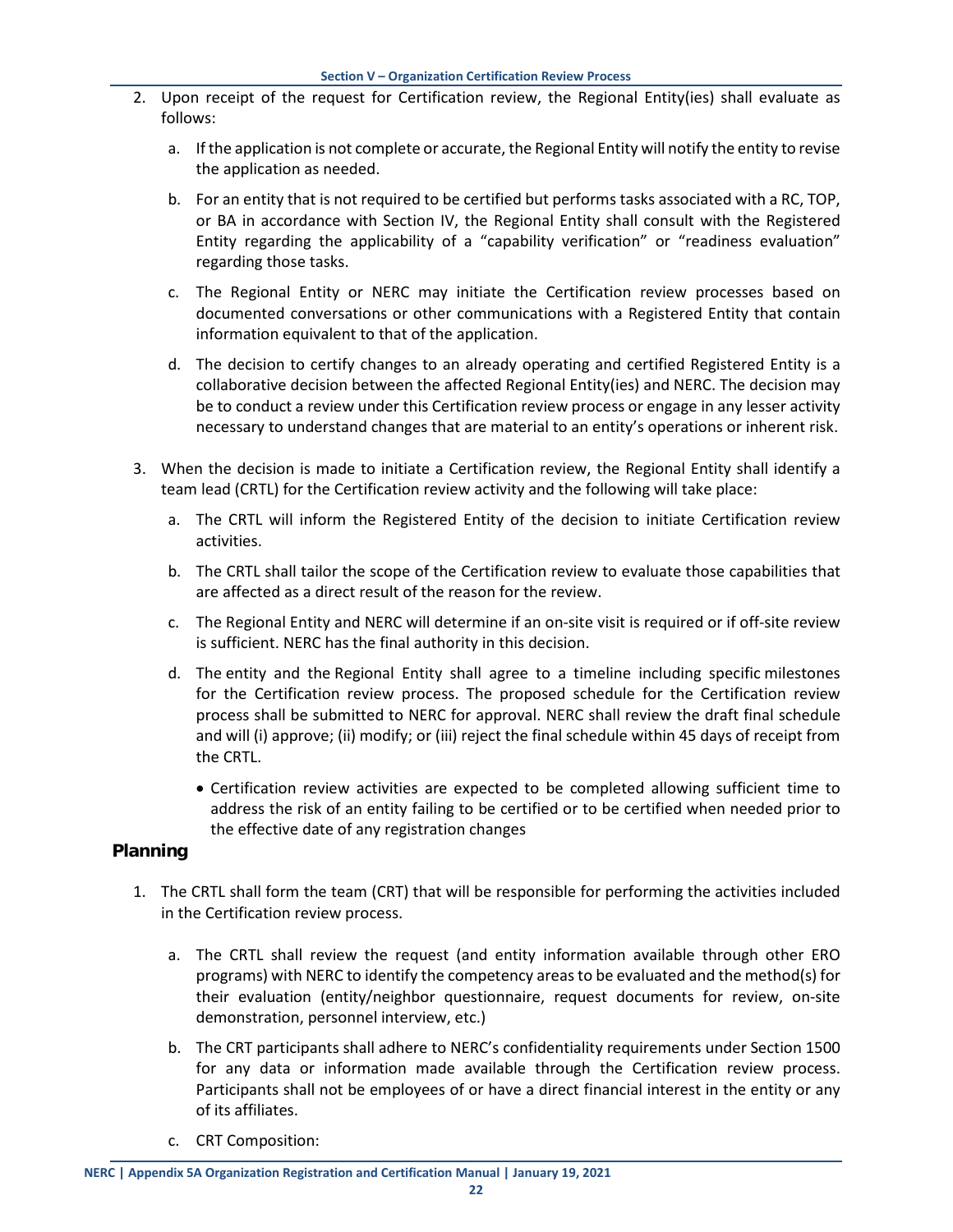- i. The CRT shall have the necessary diversity in their technical training and experience to collectively represent the subject matter competencies needed to perform the evaluation of the specific function being certified. Previous experience as a System Operator, Operations Support Personnel, or management of a Control Center is desired for CRT members performing the on-site visit.
- ii. Entities such as government representatives or other stakeholders may be observers in the Certification review process.
- d. If the entity objects to any member of the CRT, the entity must make that known, in writing, to the Regional Entity, listing the reasons for the objection. The Regional Entity will either replace the team member or respond with written justification for keeping the member on the team.
- 2. The CRTL shall ensure all CRT members have completed the following:
	- a. Certification team member training requirements as established by NERC
	- b. Team Member profile documenting technical training and experience of team members
	- c. For non-ERO employees they shall also complete the following:
- 3. The CRTL shall utilize a secured server to distribute and house all relevant Certification review activity documents, including but not limited to the following:
	- a. The application or other documented correspondence with the Registered Entity initiating the certification activity
	- b. All relevant correspondence between the CRTL and the applicant, including the certification packet (as described in step 4 below)
	- c. All relevant correspondence between the CRTL and the CRT members
	- d. The work papers used to evaluate the entity during the process
	- e. The overall process schedule
	- f. The agenda for the on-site visit, if required
	- g. The final Certification review summary report
	- h. The Regional Entity certification process check sheet indicating the completion of certain process check-points
- 4. A Certification review packet shall be developed and sent to the entity at least ninety (90) days prior to an on-site visit. It shall contain the following:
	- a. Notification of the Certification review process
	- b. Logistic information request
	- c. The tentative overall process schedule and tentative on-site agenda
	- d. The CRT roster and member biographies
	- e. Request of confirmation of no-objections to CRT members
	- f. Pre-certification survey that must be returned to the CRTL within fifteen (15) days of receipt
	- g. Any initial requests for information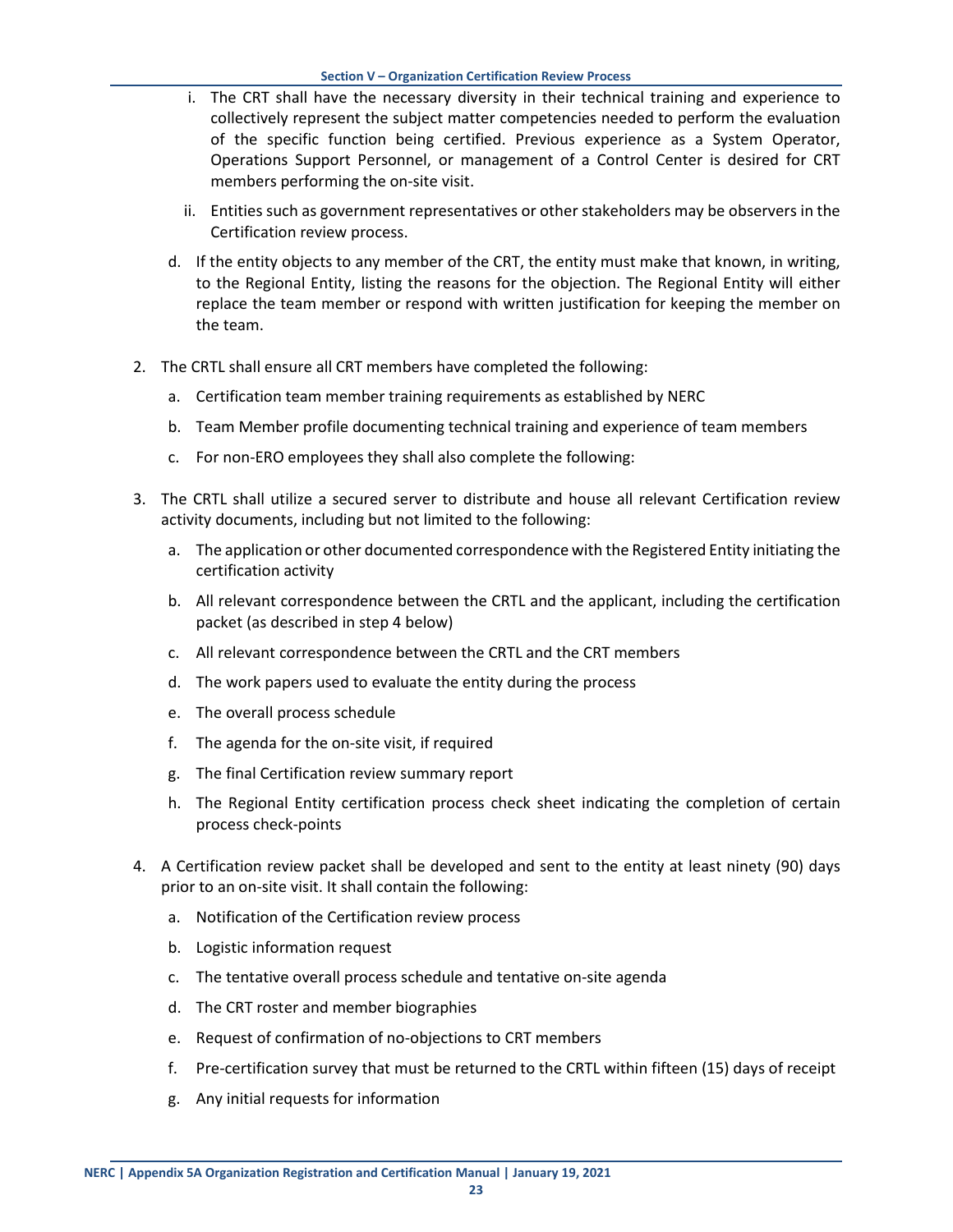- 5. The CRTL shall contact the entity within one week of submitting the packet to confirm receipt of the package and discuss any concerns the entity may have.
- 6. The entity shall complete and return the requested information no later than four (4) weeks prior to the on-site visit.
- 7. The CRTL and CRT shall review the logistic information request, in order to do the following:
	- a. Understand the entity's expectations of the CRT when on site
	- b. Make travel arrangements

#### <span id="page-26-0"></span>**Fieldwork**

- 1. Areas of capability to be evaluated by the Certification review activity shall be tailored to the situation and matched with appropriate assessment methods (e.g., validation of legacy information, review of questionnaire responses, document review, direct observation, or personnel interview, etc.)
- 2. The CRTL shall schedule a document review(s) with the CRT prior to the on-site visit. Document reviews could take place face-to-face or via teleconference.
- 3. During document reviews, the CRT shall note all the following:
	- a. Follow-up or corroborating questions for the entity's management, SMEs, and system operators based upon the review of supporting documentation
	- b. Additional requests for information (to be submitted to the entity)
	- c. Comments during the document review that support the entity's abilities to perform the function for which the entity applied and items which do not need further review
	- d. Issues that need to be addressed prior to continued certification being recommended
- 4. The CRTL shall provide the entity a final schedule and agenda for the on-site visit (if applicable) based upon the results of the document review.
- 5. As appropriate, the CRT shall conduct interviews at the entity's facilities or via teleconference. The team will:
	- a. Review with the entity any data or information requiring clarification
	- b. Interview operations, management, and training personnel
	- c. During on-site visits:
		- i. Inspect the Facilities and equipment associated with the applicable Reliability Standards referenced in the questionnaire;
		- ii. Request demonstration of all tools affected by the change;
	- d. Review documents and data including agreements, processes, and procedures identified by CRT
	- e. Review any additional documentation resulting from inquiries arising during the interview
- 6. At the end of each on-site day, the CRT will meet for debriefing. The CRTL shall lead a daily debriefing with the entity in order to do the following: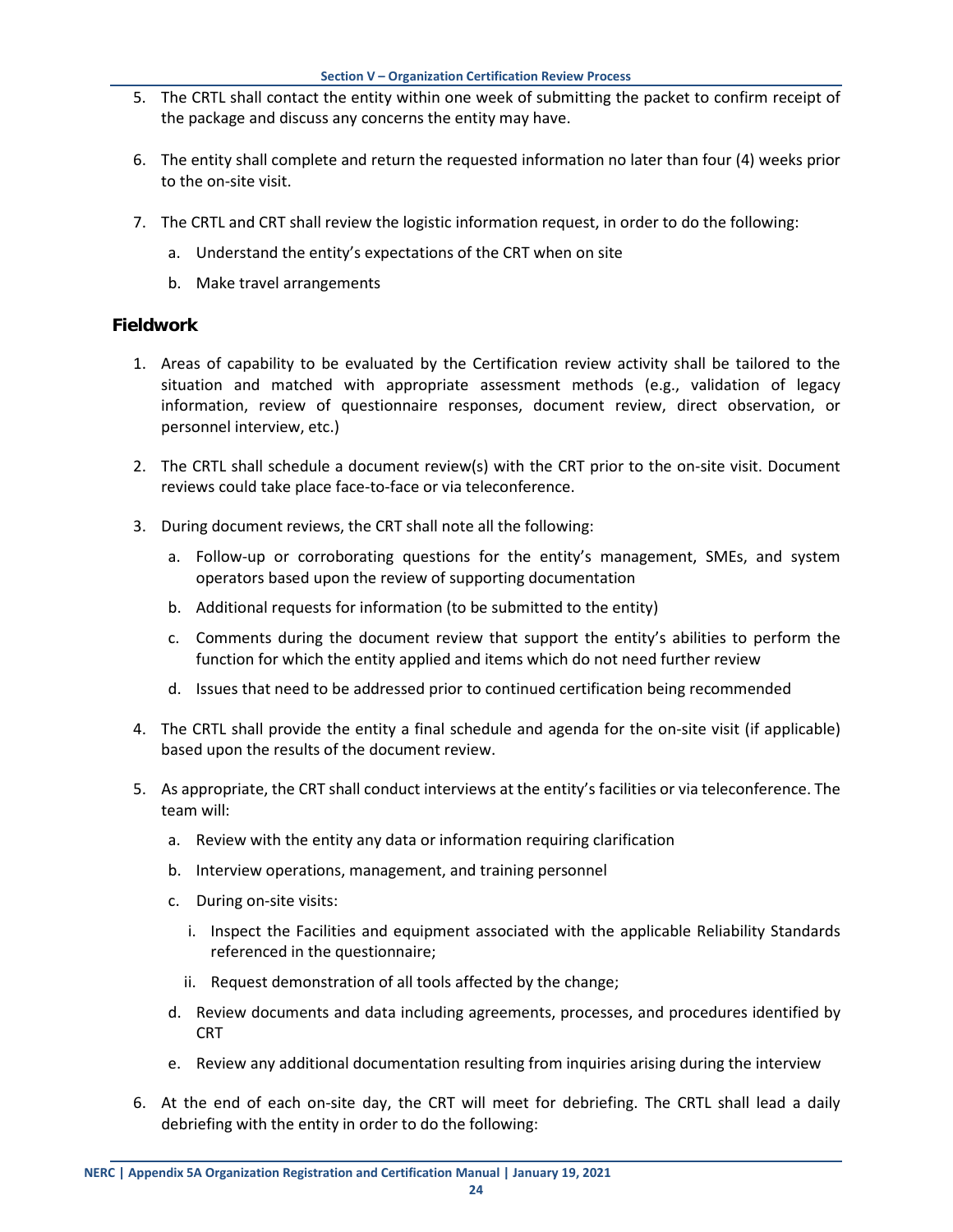- a. Identify the status of the assessment
- b. Identify any items of concern that need to be addressed
- c. Provide an update to the schedule
- 7. The CRTL shall provide an exit briefing at the end of the on-site visit in order to do the following:
	- a. Identify any Open Issues that need to be addressed, and identify a timeline for follow-up to closure
	- b. Discuss the reporting process
	- c. Discuss the next steps in the Certification review process, including any areas of concern and the schedule of a post-onsite visit, if required
	- d. Convey that entity feedback forms will be sent to the entity

#### <span id="page-27-0"></span>**Reporting**

- 1. The CRTL will provide the CRT and entity with feedback forms, and request that they are returned within five (5) calendar days with a copy to the Certification email address, found on the Registration and Certification page of the NERC website.
- 2. After completion of the on-site visit, the CRTL shall develop a draft summary report, in coordination with input from the CRT, which presupposes all Open Issues are closed. The format for the report shall conform to the template posted on the NERC website.
- 3. The entity, in conjunction with the CRT, shall attempt to resolve any Open Issues prior to issuance of the draft summary report.
- 4. The CRTL shall transmit the draft final report to the CRT requesting final comments within five (5) business days, unless agreed to otherwise.
- 5. After the CRT has completed their review of the draft report, the CRTL shall transmit the draft final report to the entity, requesting return with comments within fourteen (14) calendar days, unless agreed to otherwise.
- 6. At the discretion of the CRT and NERC, the entity may be permitted to implement the change at any point in time after the exit briefing. Trial operations, if used, shall be coordinated to ensure operational authority for an Area is clear at all times.
- 7. Entity comments will be given due consideration and incorporated into the summary report at the discretion of the CRTL and the input of the CRT. The CRTL will review the completed summary report with the CRT.
- 8. When all Open Issues are satisfactorily closed, the CRTL will submit the summary report to Regional Entity(ies) management for consideration and approval. CRT minority opinions and areas where CRT consensus was not reached will be communicated to Regional Entity(ies) management prior to approval but will not be included in the final report nor in the Regional Entity recommendation to NERC.
	- a. If Regional Entity management contradicts the CRT finding, the CRTL will work with the CRT and the entity to resolve any issues.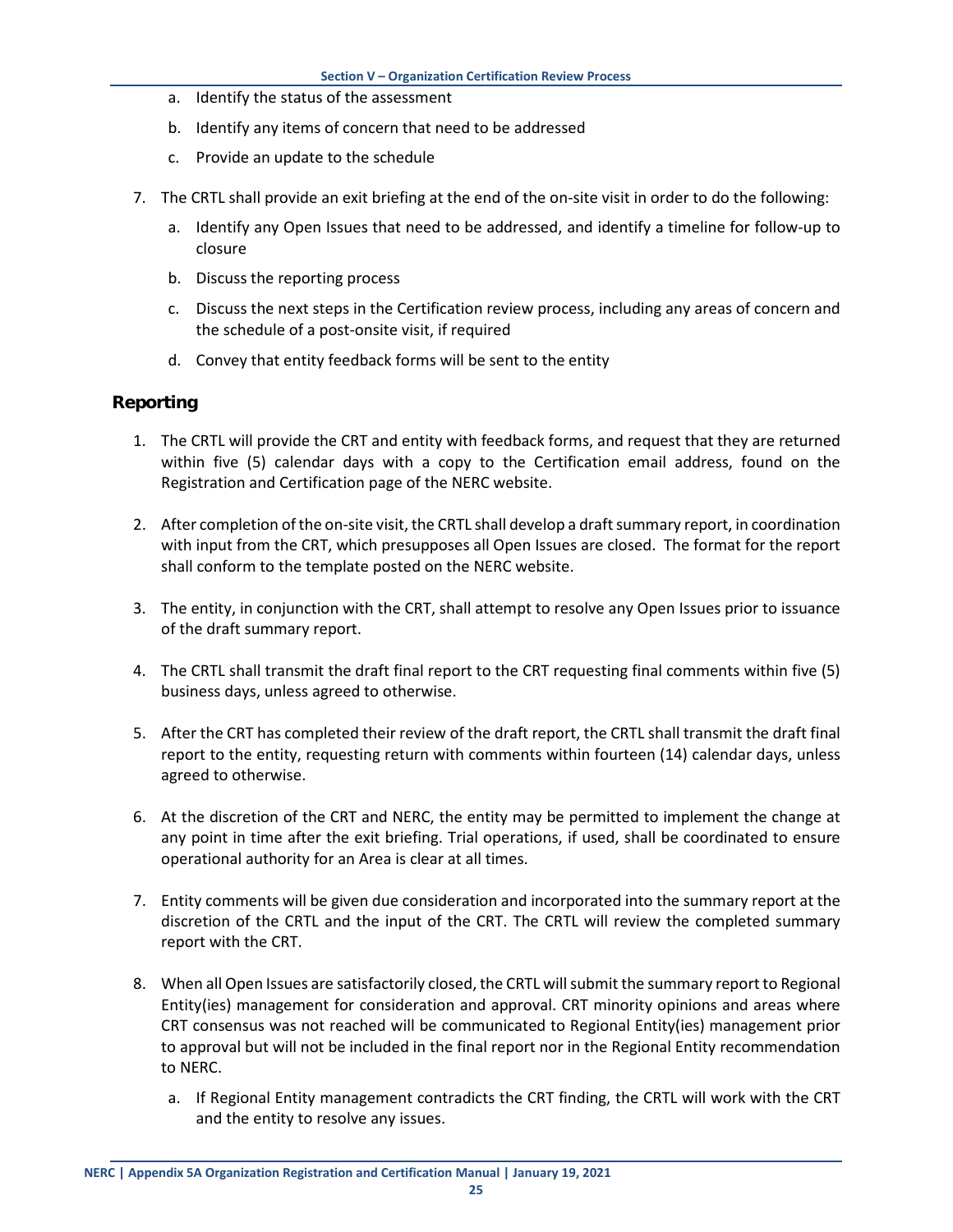- b. The Regional Entity CEO (or a designee) will transmit to NERC and copy the entity the final CRT report with a recommendation regarding NERC's certification of the entity.
- 9. If NERC approves continued certification for the entity, NERC shall email confirmation to the entity.
- 10. If NERC declines continued certification for the entity, NERC shall make available to the entity Hearing Procedures for use in Appeals of Certification Matters, CCCPP-005 contained in Appendix 4E.

#### <span id="page-28-0"></span>**Data Retention**

- 1. Documentation used to substantiate the conclusions of the Certification review must be retained by the Regional Entity for six (6) years.
- 2. Documentation used to substantiate program oversight of the certification processes must be retained by NERC for six (6) years.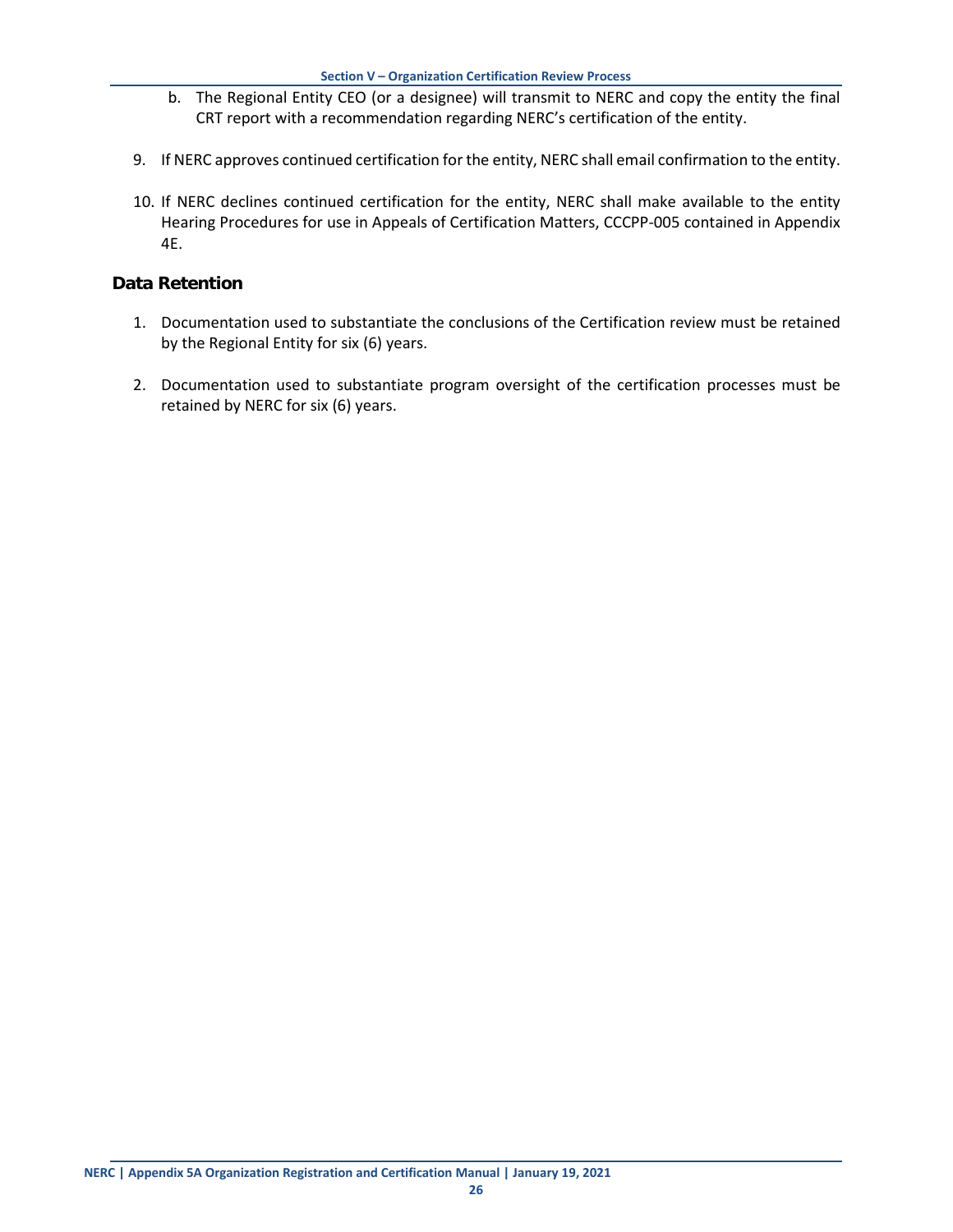## <span id="page-29-0"></span>**Section VI — NERC Organization Registration Appeals Process**

#### <span id="page-29-1"></span>**Purpose and Scope**

This section describes the process that any organization must use to seek review of its listing and functional assignment on the NCR.

#### <span id="page-29-2"></span>**Overview**

NERC has established documented procedures to ensure a fair and impartial appeals process. No one with a direct interest in a dispute may participate in the appeals process except as a party or witness. See Figure 3, *Organization Registration Appeals Process Overview*.

#### <span id="page-29-3"></span>**Organization Registration Appeals Procedure**

- 1. Any Registered Entity included on the NCR may challenge final decisions regarding its listing, functional assignments, and determinations regarding the applicability of a sub-set of Reliability Standards (which specifies the specific Reliability Standards and may specify Requirements/sub-Requirements).
- 2. All registration appeals must be filed in writing to NERC, via registered mail. Appeals are sent to:

Compliance Operations 3353 Peachtree Road NE Suite 600, North Tower Atlanta, GA 30326 Main: (404) 446-2560 Facsimile: (404) 446-2595

- 3. Each party in the appeals process shall pay its own expenses for each step in the process.
- 4. A stipulation of invoking the appeals process is that the Regional Entity or Registered Entity requesting the appeal agrees that NERC (its Members, Board, committees, subcommittees, and staff), any person assisting in the appeals process, and any company employing a person assisting in the appeals process, shall not be liable for, and shall be held harmless against the consequences of or any action or inaction or of any agreement reached in resolution of the dispute or any failure to reach agreement as a result of the appeals proceeding. This "hold harmless" clause does not extend to matters constituting gross negligence, intentional misconduct, or a breach of confidentiality.
- 5. Parties retain the right to seek further review of a decision in whatever regulatory agency or court that may have jurisdiction.
- 6. All appeals must be received within 21 Days of receipt of the NERC determination that is being appealed. The appeal must state why the Registered Entity believes it should not be registered or should be deactivated based on the NERC ROP and the *NERC Statement of Compliance Registry Criteria* or why its compliance obligations should be limited only to a sub-set list of otherwise applicable Reliability Standards (which specifies the Reliability Standards and may specify Requirements/sub-Requirements). A copy of the appeal must be concurrently served on the Regional Entity.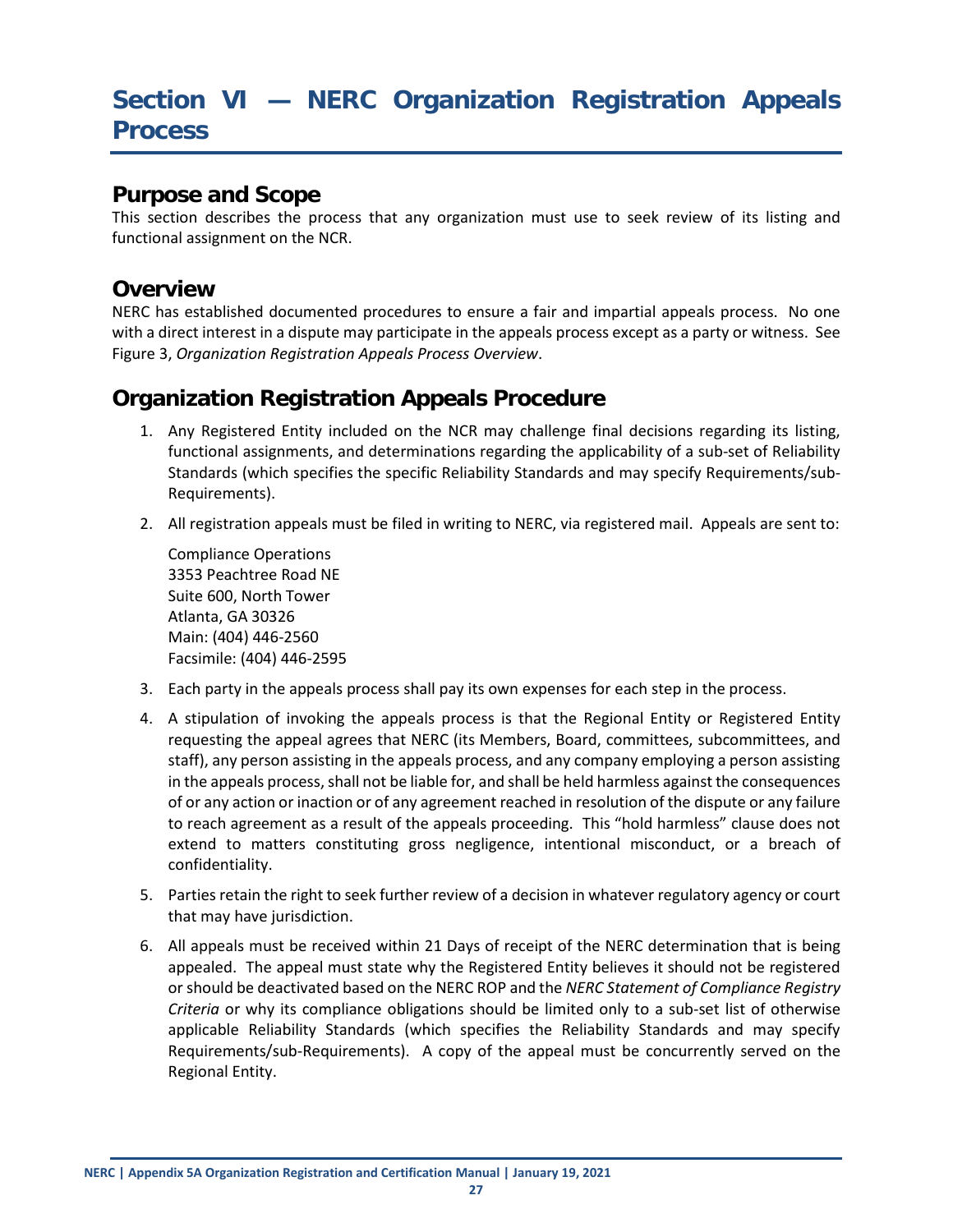- 7. After receipt of the appeal, the Registered Entity has a 30 day period to work with the Regional Entity to resolve the appeal, if possible. NERC may extend such deadline in its sole discretion. If the appeal is resolved, the Regional Entity will notify NERC with the details of the resolution and NERC will close the appeal.
- 8. At any time through this appeals process, a Registered Entity may agree with the decision and/or agree to close the appeal. NERC shall notify the involved parties and the NERC BOTCC that the appeal is resolved and update the NCR as applicable.
- 9. NERC will notify the Registered Entity and the applicable Regional Entity(ies) regarding the appeal with the following expectations:
	- a. The Registered Entity will provide NERC and the applicable Regional Entity(ies) any additional data supporting its appeal within 10 Days of the date of the NERC appeal notification.
	- b. The applicable Regional Entity(ies) will provide a copy of its assessment directly to the Registered Entity, as well as to NERC, within 20 Days of the date of the NERC appeal notification.
	- c. The Registered Entity may submit a response to the Regional Entity(ies) assessment, with copies to the Regional Entity(ies) and NERC, within 30 Days of the date of the NERC appeal notification.
	- d. To ensure there is no confusion with respect to the rights and responsibilities of the Registered Entity during the appeal process, the notification will confirm whether the Registered Entity will remain on the NERC Compliance Registry and will be responsible for compliance with approved Reliability Standards applicable to the function under appeal during the appeal.
	- e. NERC may extend the timelines for good cause shown. Requests should be sent to the Registration email address, found on the Registration and Certification page on the NERC website. NERC shall notify the Registered Entity and the Regional Entity of such time extensions.
- 10. Hearing and Ruling by the BOTCC
	- a. The BOTCC will resolve Registration disputes.
	- b. The BOTCC may request additional data from NERC, the relevant Regional Entity(ies) or the Registered Entity, and prescribe the timeframe for the submitting the requested data.
	- c. The BOTCC will provide a written decision regarding any appeals, along with the basis for its decision.
	- d. If the BOTCC upholds the appeal, NERC will:
		- Notify the Registered Entity and Regional Entity(ies) that the appeal was granted.
		- Update the NCR.
	- e. If the BOTCC does not uphold the appeal, NERC will:
		- Notify the Registered Entity and the Regional Entity(ies) that the appeal was denied.
		- The Registered Entity may appeal to Federal Energy Regulatory Commission (FERC) or another Applicable Governmental Authority within 21 Days of the notification of the decision.
	- f. A record of the appeals process shall be maintained by NERC. Confidentiality of the record of the appeal will be based on the NERC ROP Section 1500.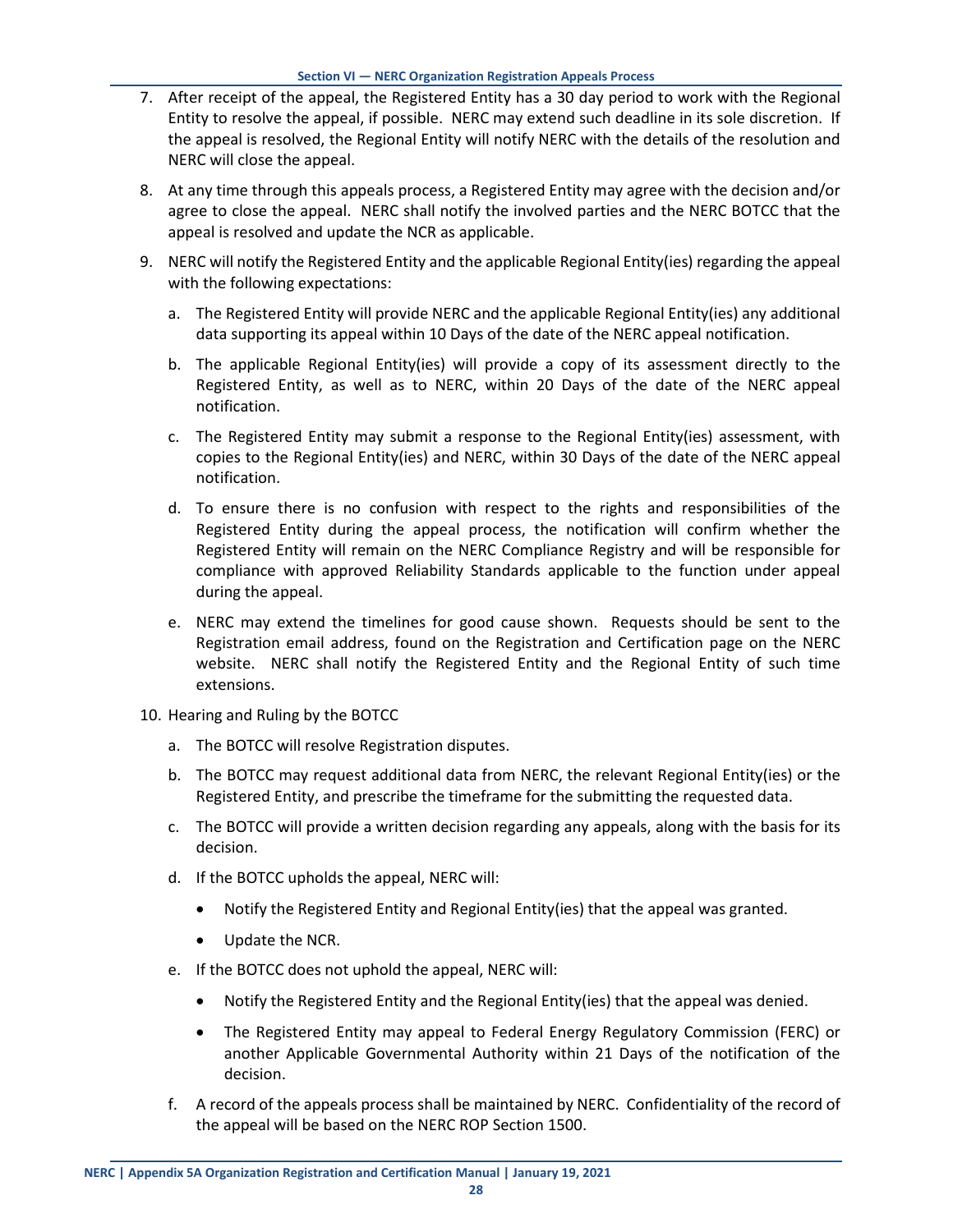#### <span id="page-31-1"></span><span id="page-31-0"></span>**Purpose and Scope**

This section describes the process for an organization to appeal the Certification decision that was determined in the Certification process.

#### <span id="page-31-2"></span>**Overview**

The NERC Organization Certification Program provides a key means to fulfill NERC's mission. In conducting this program, NERC has established documented procedures to ensure a fair and impartial appeals process. No one with a direct interest in a dispute may participate in the appeals process except as a party or witness. See Figure 4 *Organization Certification Appeals Process Overview*.

## <span id="page-31-3"></span>**Organization Certification Appeals Procedure**

- 1. Appeal for an Organization Certification finding.
- 2. Any entity can appeal an Organization Certification decision issued as a result of the Certification process.
- 3. Requirements and Conditions for Appeals.
	- a. For all appeals under the NERC Organization Certification Program, the appeals process begins when an entity notifies the NERC via the Certification email address, found on the Registration and Certification page of the NERC website that it wishes to use the NERC appeals process.
		- The Director of Compliance is the main contact for all parties in all steps of the appeals process.
		- If an appeal is not filed within 21 Days of the date that the Certification report or finding is issued, or the final Regional Entity appeals process ruling is made, the finding shall be considered final and un-appealable.
	- b. Each party in the appeals process shall pay its own expenses for each step in the process.
	- c. A stipulation of invoking the appeals process is that the Regional Entity or entity requesting the appeal agrees that NERC (its Members, Board, committees, subcommittees, and staff), any person assisting in the appeals process, and any company employing a person assisting in the appeals process, shall not be liable, and shall be held harmless against the consequences of any action or inaction or of any agreement reached in resolution of the dispute or any failure to reach agreement as a result of the appeals proceeding. This "hold harmless" clause does not extend to matters constituting gross negligence, intentional misconduct, or a breach of confidentiality.
	- d. Parties retain the right to seek further review of a decision in whatever regulatory agency or court that may have jurisdiction.
- 4. At any time through this appeals process, an entity may withdraw its appeal.
- 5. Hearing and Ruling by the Compliance and Certification Committee.
	- a. Within 28 Days of receiving notice from the NERC Director of Compliance, the CCC will conduct a hearing where all the parties or representatives of the disputing parties will present the issue in question, in accordance with CCC procedure CCCPP-005, *Hearing Procedures for Use in Appeals of Certification Matters*, which is incorporated in **Appendix 4E** of the ROP.
	- b. If the appeal is upheld, NERC notifies the entity and Regional Entity(ies), updates the NCR, and issues any appropriate letter and certificate to the entity.
	- c. If the appeal is denied, NERC notifies the entity and Regional Entity(ies).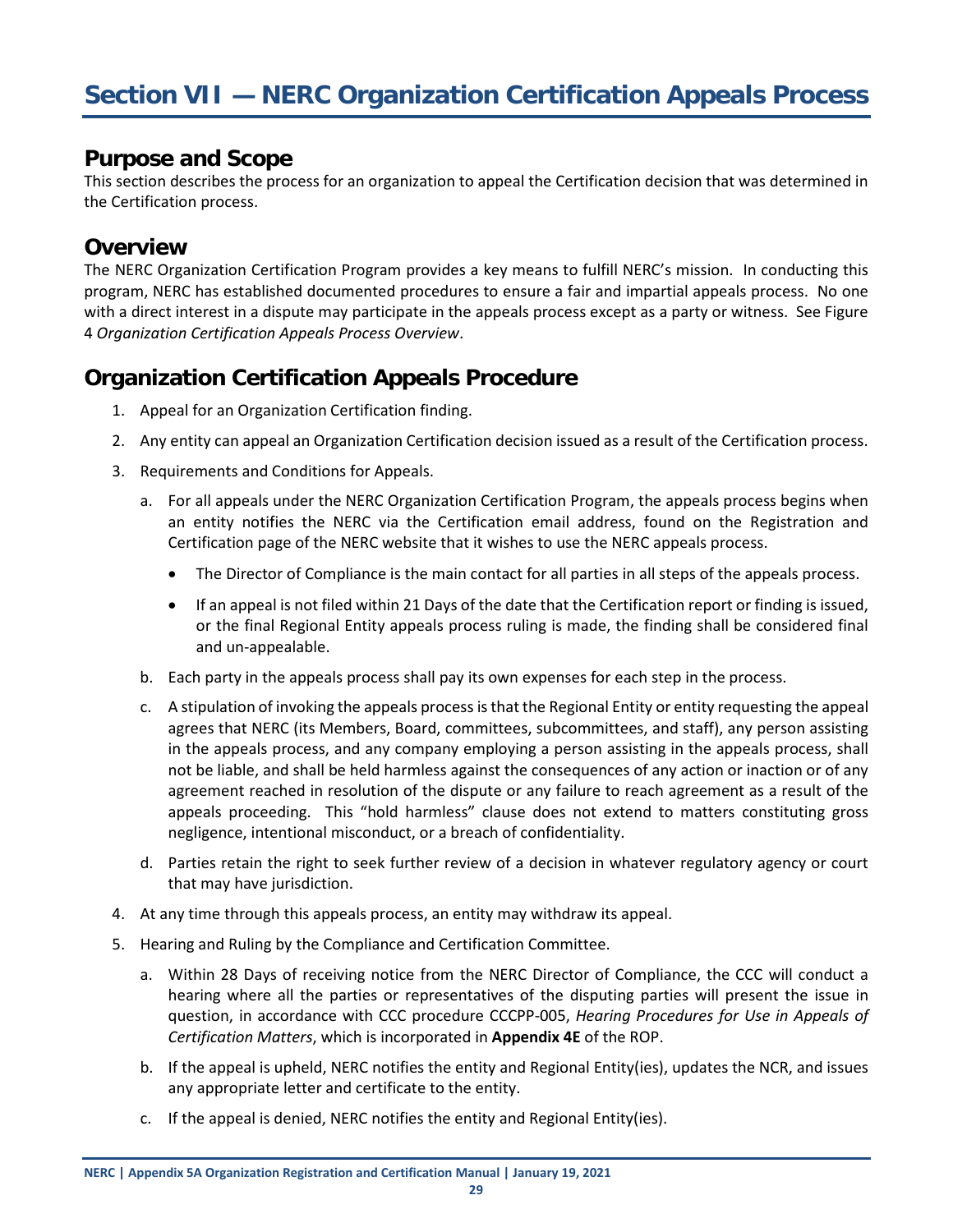- 6. Hearings and Ruling by the BOTCC.
	- a. The BOTCC will be asked to resolve a dispute related to the NERC Organization Certification Program if any party to the appeal contests the CCC final order.
	- b. The BOTCC may request additional data from NERC, Regional Entity(ies) or the entity and prescribe the timeframe for submitting the requested data.
	- c. At the next regularly scheduled BOTCC meeting, or at a special meeting if the Board determines it is necessary, the Chair of the CCC will present a summary of the dispute and the actions taken to the BOTCC.
		- Each party will have an opportunity to state its case.
		- The BOTCC will then rule on the dispute.
	- d. If the BOTCC upholds the appeal, NERC will:
		- Notify the entity and the Regional Entity(ies) that the appeal was upheld.
		- Update the NCR.
		- Issue a Certification letter and a certificate to the entity as applicable.
	- e. If the BOTCC does not uphold the appeal, NERC will notify the entity and the Regional Entity(ies) that the appeal was denied.
		- The entity may appeal to Applicable Governmental Authorities within 21 Days of the issuance of the decision.
	- f. A record of the appeals process shall be maintained by NERC and available upon request. Confidentiality of the record of the appeal will be based on the NERC ROP Section 1500.